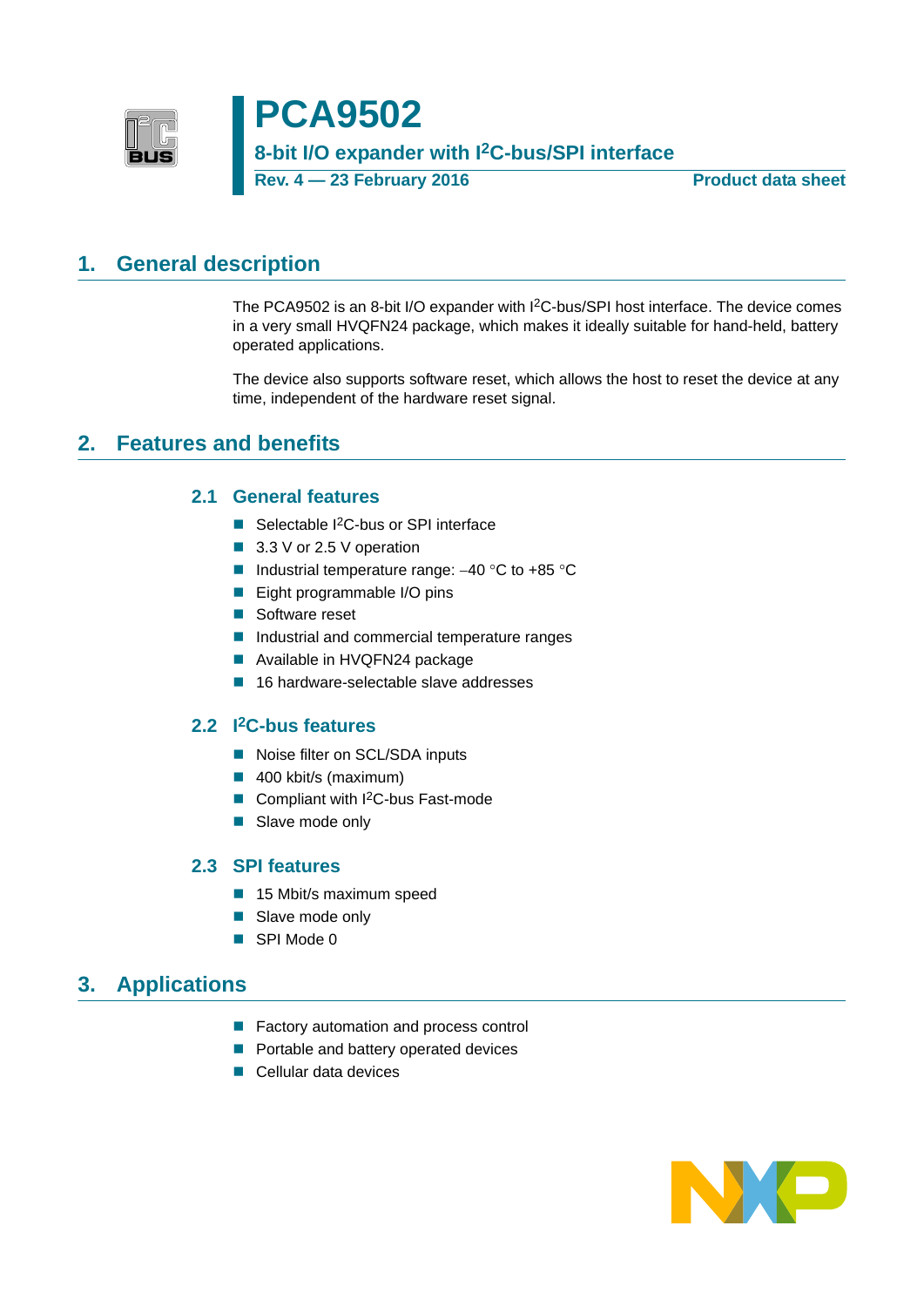# <span id="page-1-0"></span>**4. Ordering information**

| Table 1. Ordering information |             |                                                                                                                   |          |  |
|-------------------------------|-------------|-------------------------------------------------------------------------------------------------------------------|----------|--|
| Type number<br>Package        |             |                                                                                                                   |          |  |
|                               | <b>Name</b> | <b>Description</b>                                                                                                | Version  |  |
| PCA9502BS                     | HVQFN24     | plastic thermal enhanced very thin quad flat package;<br>no leads; 24 terminals; body $4 \times 4 \times 0.85$ mm | SOT616-3 |  |

# <span id="page-1-1"></span>**5. Block diagram**



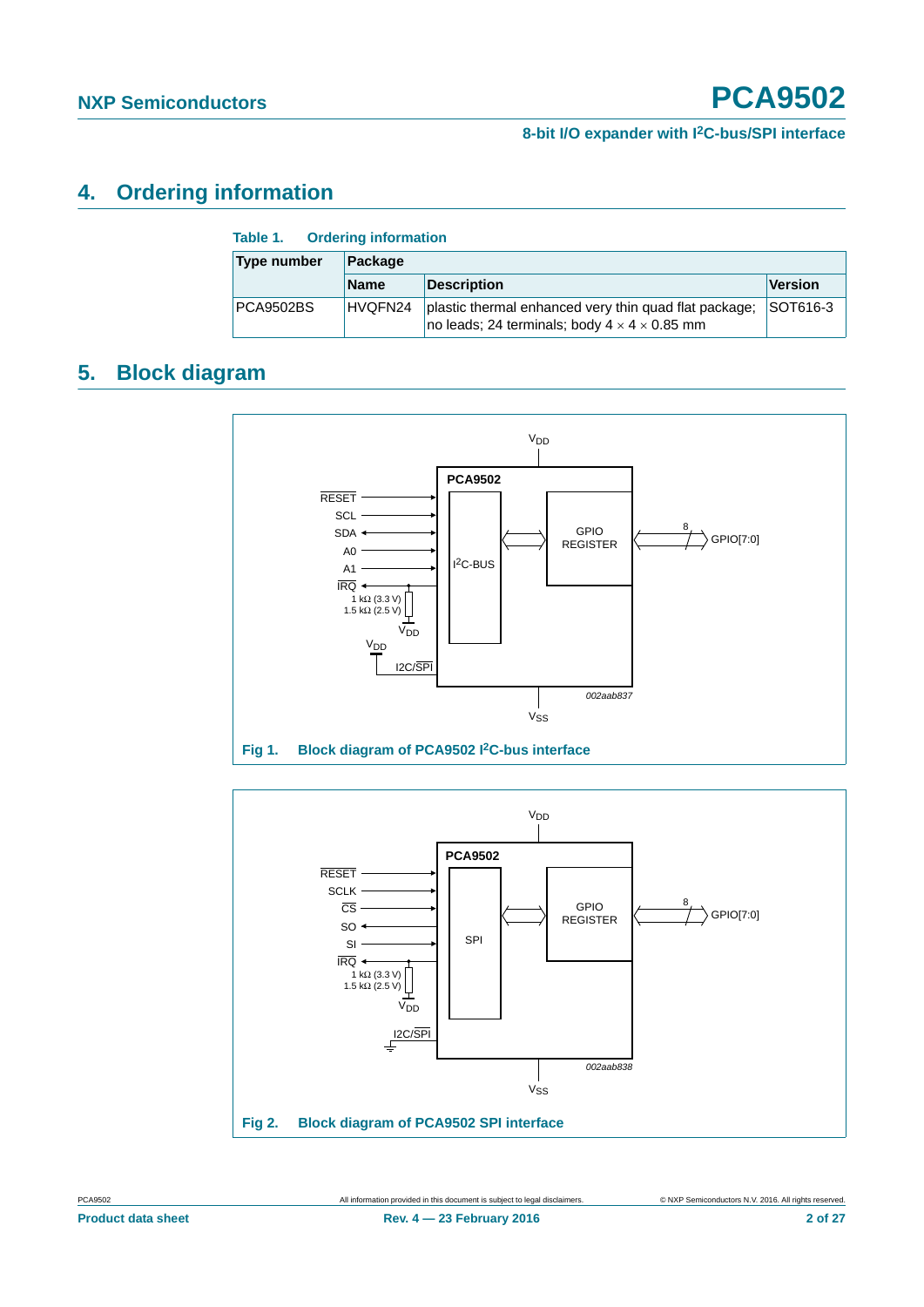#### **8-bit I/O expander with I2C-bus/SPI interface**

# <span id="page-2-1"></span><span id="page-2-0"></span>**6. Pinning information**

### **6.1 Pinning**



### <span id="page-2-2"></span>**6.2 Pin description**

| <b>Symbol</b>   | <b>Pin</b>          | <b>Type</b> | <b>Description</b>                                                                                                                                                                                                                                                                                                                                                      |
|-----------------|---------------------|-------------|-------------------------------------------------------------------------------------------------------------------------------------------------------------------------------------------------------------------------------------------------------------------------------------------------------------------------------------------------------------------------|
| <b>RESET</b>    | 1                   |             | device hardware reset (active LOW)[1]                                                                                                                                                                                                                                                                                                                                   |
| V <sub>DD</sub> | 2, 3, 11,<br>22, 24 |             | power supply                                                                                                                                                                                                                                                                                                                                                            |
| I2C/SPI         | 4                   |             | ${}^{12}C$ -bus or SPI interface select. ${}^{12}C$ -bus interface is selected if this<br>pin is at logic HIGH. SPI interface is selected if this pin is at logic<br>LOW.                                                                                                                                                                                               |
| CS/AO           | 5                   |             | SPI chip select or I <sup>2</sup> C-bus device address select A0. If SPI<br>configuration is selected by I2C/SPI pin, this pin is the SPI chip<br>select pin (Schmitt trigger, active LOW). If I <sup>2</sup> C-bus configuration<br>is selected by I2C/SPI pin, this pin along with A1 pin allows user<br>to change the device's base address.                         |
| SI/A1           | 6                   |             | SPI data input pin or I <sup>2</sup> C-bus device address select A1. If SPI<br>configuration is selected by I2C/SPI pin, this is the SPI data input<br>pin. If I <sup>2</sup> C-bus configuration is selected by I2C/SPI pin, this pin<br>along with A0 pin allows user to change the device's base<br>address. To select the device address, please refer to Table 11. |
| SO              | 7                   | O           | SPI data output pin. If SPI configuration is selected by I2C/SPI<br>pin, this is a 3-stateable output pin. If I <sup>2</sup> C-bus configuration is<br>selected by I2C/SPI pin, this pin function is undefined and must<br>be left as n.c. (not connected).                                                                                                             |
| <b>SCL/SCLK</b> | 8                   |             | I <sup>2</sup> C-bus or SPI input clock.                                                                                                                                                                                                                                                                                                                                |
| <b>SDA</b>      | 9                   | 1/O         | I <sup>2</sup> C-bus data input/output, open-drain if I <sup>2</sup> C-bus configuration is<br>selected by I2C/SPI pin. If SPI configuration is selected then this<br>pin is an undefined pin and must be connected to V <sub>SS</sub> .                                                                                                                                |

#### **Table 2. Pin description**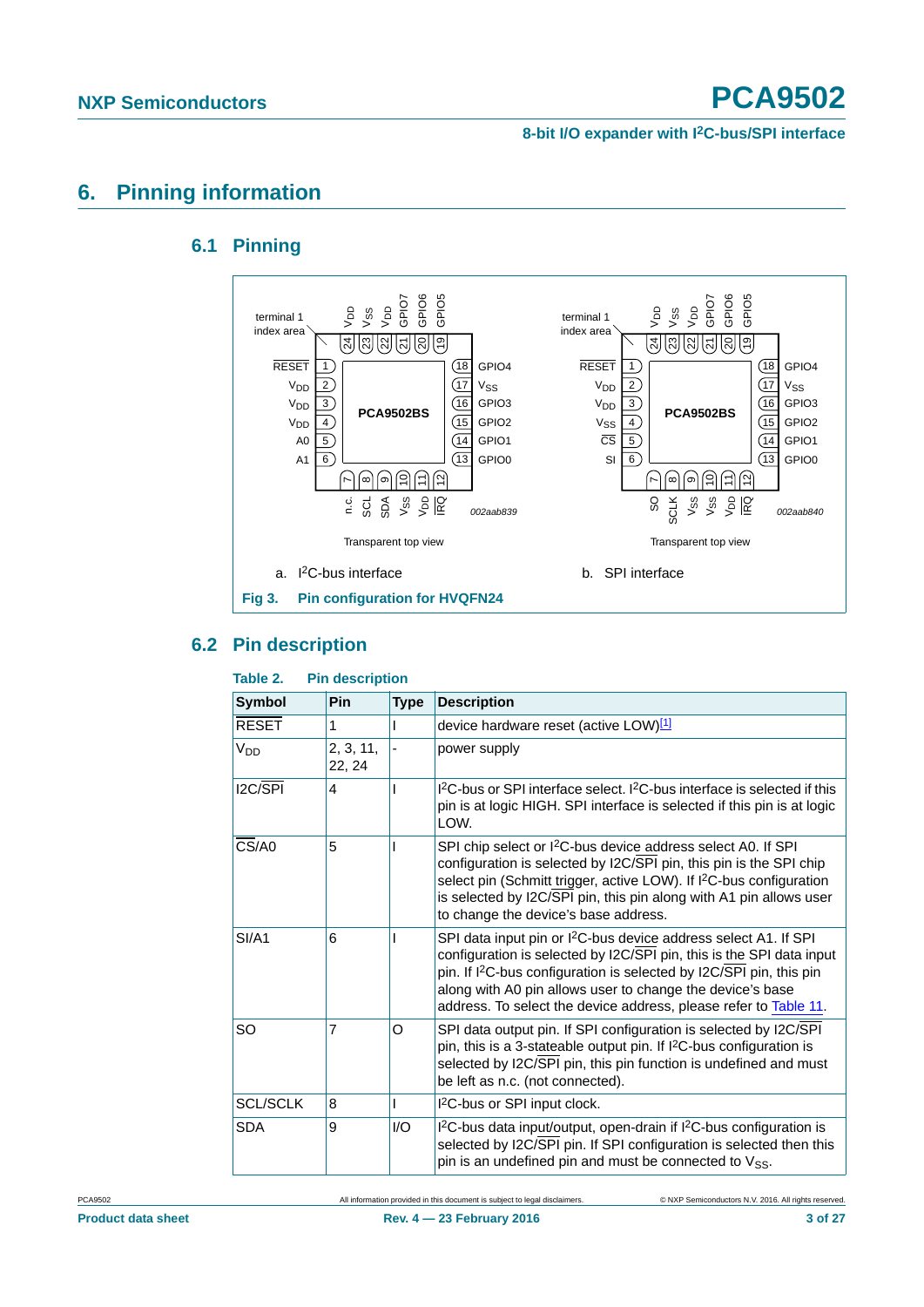#### **8-bit I/O expander with I2C-bus/SPI interface**

| Table 2.<br>Pin description continued |                   |                  |                                                                                                                                                                                                                                                                                                                                                      |  |
|---------------------------------------|-------------------|------------------|------------------------------------------------------------------------------------------------------------------------------------------------------------------------------------------------------------------------------------------------------------------------------------------------------------------------------------------------------|--|
| <b>Symbol</b>                         | <b>Pin</b>        | <b>Type</b>      | <b>Description</b>                                                                                                                                                                                                                                                                                                                                   |  |
| <b>IRQ</b>                            | $12 \overline{ }$ | O                | Interrupt (open-drain, active LOW). Interrupt is enabled when<br>interrupt sources are enabled in the I/O Interrupt Enable register<br>(IOIntEna). The interrupt condition is the change of state of the<br>input pins. An external resistor (1 k $\Omega$ for 3.3 V, 1.5 k $\Omega$ for 2.5 V)<br>must be connected between this pin and $V_{DD}$ . |  |
| GPIO0                                 | 13                | I/O              | programmable I/O pin                                                                                                                                                                                                                                                                                                                                 |  |
| GPIO1                                 | 14                | $\overline{1/O}$ | programmable I/O pin                                                                                                                                                                                                                                                                                                                                 |  |
| GPIO2                                 | 15                | $\overline{1/O}$ | programmable I/O pin                                                                                                                                                                                                                                                                                                                                 |  |
| GPIO3                                 | 16                | $\overline{1/O}$ | programmable I/O pin                                                                                                                                                                                                                                                                                                                                 |  |
| GPIO4                                 | 18                | I/O              | programmable I/O pin                                                                                                                                                                                                                                                                                                                                 |  |
| GPIO5                                 | 19                | $\overline{1/O}$ | programmable I/O pin                                                                                                                                                                                                                                                                                                                                 |  |
| GPIO6                                 | 20                | I/O              | programmable I/O pin                                                                                                                                                                                                                                                                                                                                 |  |
| GPIO7                                 | 21                | I/O              | programmable I/O pin                                                                                                                                                                                                                                                                                                                                 |  |
| $V_{SS}$                              | 10, 17,<br>23     |                  | ground                                                                                                                                                                                                                                                                                                                                               |  |
| Vss                                   | center<br>pad     |                  | The center pad on the back side of the HVQFN24 package is<br>metallic and should be connected to ground on the printed-circuit<br>board.                                                                                                                                                                                                             |  |

<span id="page-3-0"></span>[1] See [Section 7.1 "Hardware reset, Power-On Reset \(POR\) and software reset"](#page-3-1)

## <span id="page-3-4"></span><span id="page-3-1"></span>**7. Functional description**

The device interfaces to a host through either I<sup>2</sup>C-bus or SPI interface (selectable through I2C/SPI pin), and provides the host with eight programmable GPIO pins.

#### **7.1 Hardware reset, Power-On Reset (POR) and software reset**

These three reset methods are identical and will reset the internal registers as indicated in [Table 3](#page-3-2).

[Table 3](#page-3-2) summarizes the state of registers after reset.

#### <span id="page-3-2"></span>**Table 3. Registers after reset**

| Register                    | <b>Reset state</b> |
|-----------------------------|--------------------|
| <i><b>I/O direction</b></i> | all bits cleared   |
| I/O interrupt enable        | all bits cleared   |
| I/O control                 | all bits cleared   |

[Table 4](#page-3-3) summarizes the state of hardware pins after reset.

#### <span id="page-3-3"></span>**Table 4. Signals after reset**

| Signal           | <b>Reset state</b>       |
|------------------|--------------------------|
| I/Os             | inputs                   |
| $\overline{IRQ}$ | HIGH by external pull-up |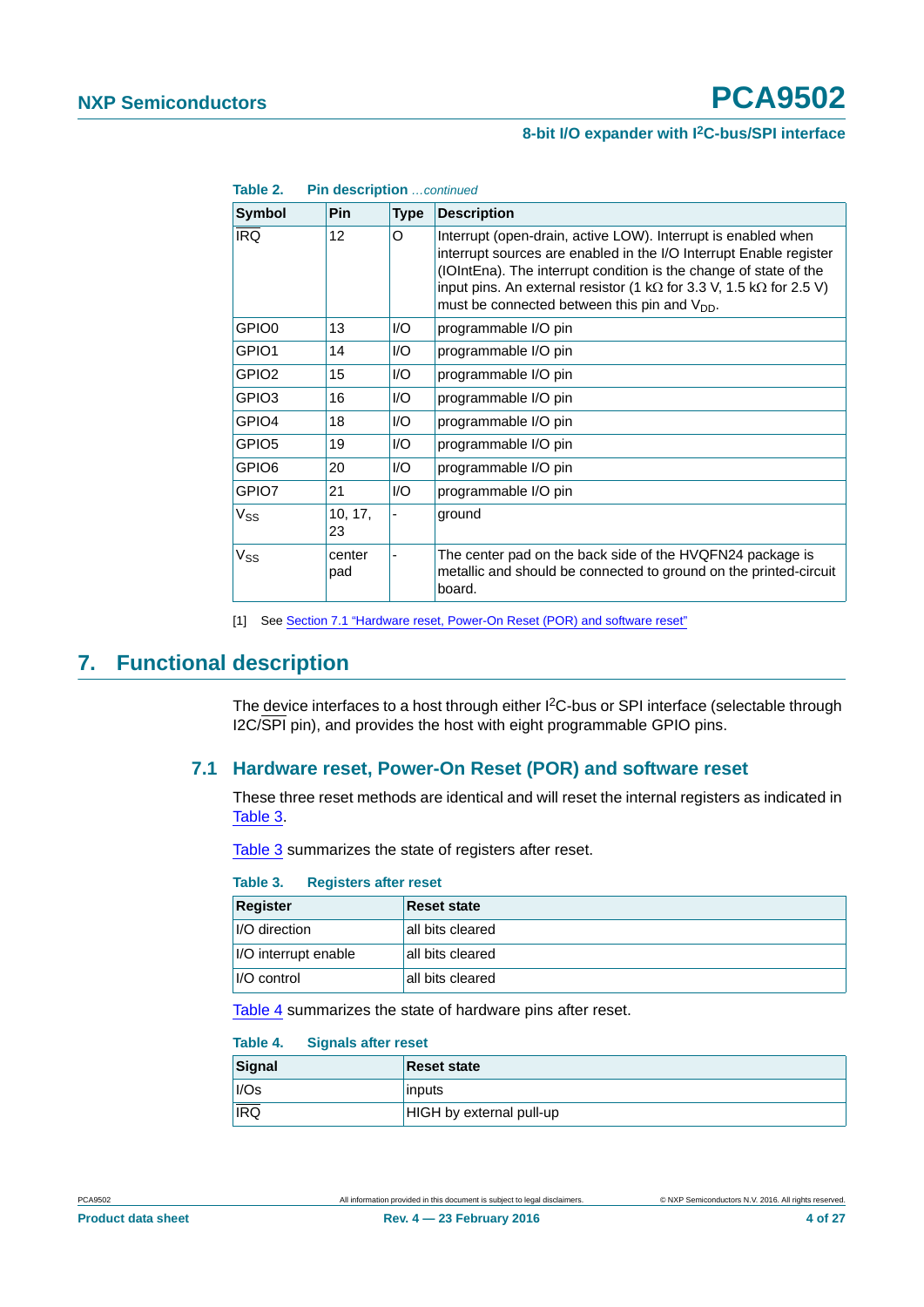#### <span id="page-4-3"></span>**7.2 Interrupts**

The PCA9502 has interrupt generation capability. The interrupt enable register (IOIntEna) enables interrupts due to I/O pin change of state, and the IRQ signal in response to an interrupt generation.

### <span id="page-4-4"></span>**8. Register descriptions**

The programming combinations for register selection are shown in [Table 5.](#page-4-2)

#### <span id="page-4-2"></span>**Table 5. Register map - read/write properties**

| <b>Register name</b> | <b>Read mode</b>              | Write mode                    |
|----------------------|-------------------------------|-------------------------------|
| <b>IODir</b>         | I/O pin direction             | I/O pin direction             |
| <b>IOState</b>       | I/O pin states                | n/a                           |
| <b>IOIntEna</b>      | I/O interrupt enable register | I/O interrupt enable register |
| <b>IOControl</b>     | I/O pins control              | I/O pins control              |

**Table 6. PCA9502 internal registers**

| <b>Register</b><br>address | <b>Register</b>             | Bit 7           | Bit 6             | Bit 5             | Bit 4             | Bit 3             | Bit 2             | Bit 1             | Bit 0             | <b>R/W</b> |
|----------------------------|-----------------------------|-----------------|-------------------|-------------------|-------------------|-------------------|-------------------|-------------------|-------------------|------------|
|                            | <b>General Register Set</b> |                 |                   |                   |                   |                   |                   |                   |                   |            |
| $0x0A^{[1]}$               | <b>IODir</b>                | bit 7           | bit 6             | bit 5             | bit 4             | bit 3             | bit 2             | bit 1             | bit 0             | R/W        |
| $0x0B^{[1]}$               | <b>IOState</b>              | bit 7           | bit 6             | bit 5             | bit 4             | bit 3             | bit 2             | bit 1             | bit 0             | R/W        |
| $0x0C^{[1]}$               | <b>IOIntEna</b>             | bit 7           | bit 6             | bit 5             | bit 4             | bit 3             | bit 2             | bit 1             | bit 0             | R/W        |
| $0x0D^{[1]}$               | reserved<br>$[2]$           | reserved<br>[2] | reserved<br>$[2]$ | reserved<br>$[2]$ | reserved<br>$[2]$ | reserved<br>$[2]$ | reserved<br>$[2]$ | reserved<br>$[2]$ | reserved<br>$[2]$ |            |
| 0x0E[1]                    | <b>IOControl</b>            | reserved<br>[2] | reserved<br>$[2]$ | reserved<br>$[2]$ | reserved<br>$[2]$ | SReset            | reserved<br>$[2]$ | reserved<br>$[2]$ | <b>IOLatch</b>    | R/W        |

<span id="page-4-0"></span>[1] Other addresses 0x00 through 0x09, 0x0F are reserved and should not be accessed (read or write).

<span id="page-4-5"></span><span id="page-4-1"></span>[2] These bits are reserved and should be set to 0.

#### **8.1 Programmable I/O pins Direction register (IODir)**

This register is used to program the I/O pins direction. Bit 0 to bit 7 control GPIO0 to GPIO7.

| Table 7. |  |  | <b>IODir register (address 0x0A) bit description</b> |
|----------|--|--|------------------------------------------------------|
|----------|--|--|------------------------------------------------------|

| <b>Bit</b> | <b>Symbol</b> | <b>Description</b>                   |
|------------|---------------|--------------------------------------|
| 7:0        | ⊦IODir        | set GPIO pins 7:0 to input or output |
|            |               | $0 = input$                          |
|            |               | $1 =$ output                         |

**Remark:** If there is a pending input (GPIO) interrupt and IODir is written, this pending interrupt will be cleared, that is, the interrupt signal will be negated.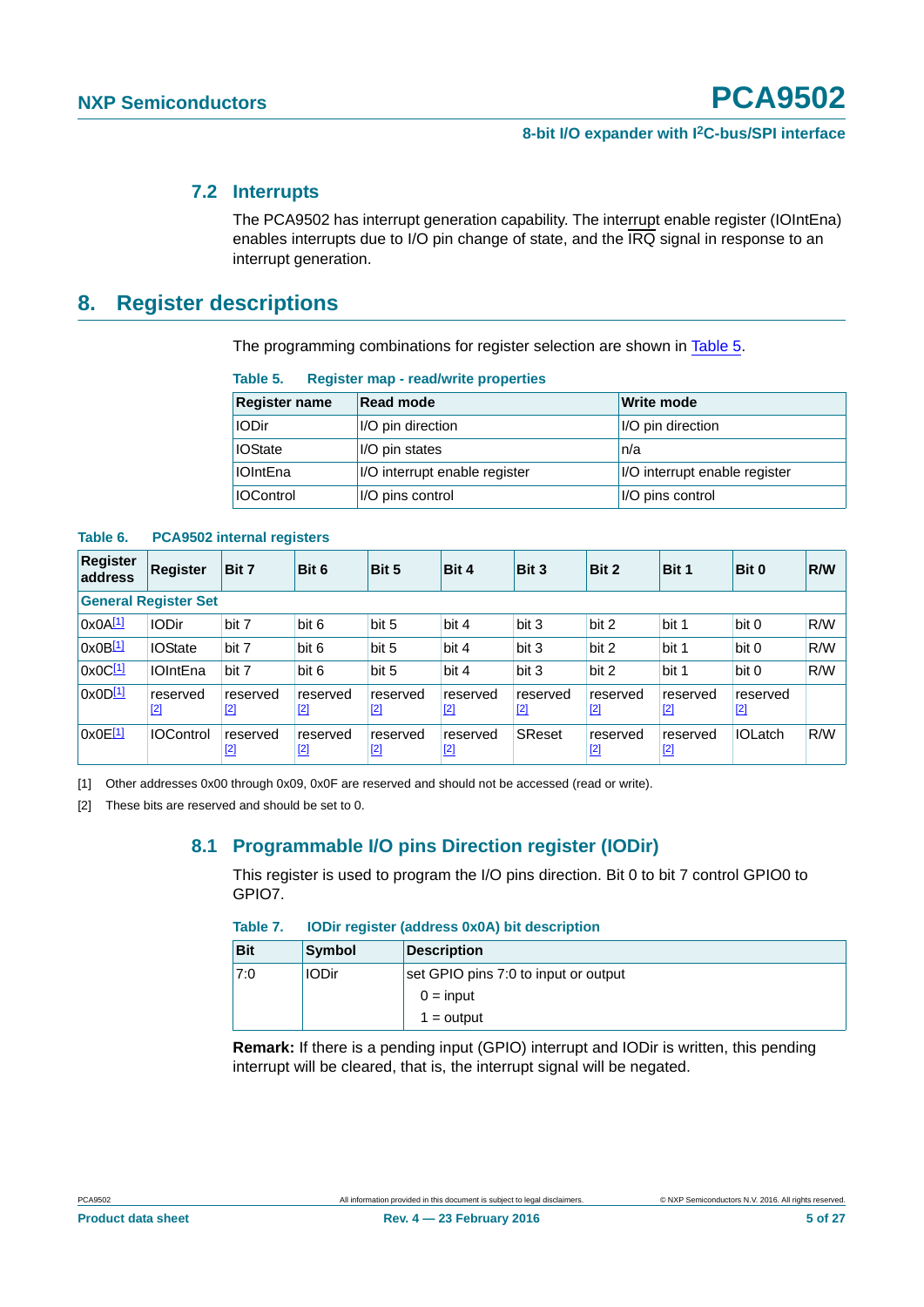#### <span id="page-5-0"></span>**8.2 Programmable I/O pins State register (IOState)**

When 'read', this register returns the actual state of all I/O pins. When 'write', each register bit will be transferred to the corresponding IO pin programmed as output.

#### **Table 8. IOState register (address 0x0B) bit description**

| <b>Bit</b> | <b>Symbol</b>  | <b>Description</b>                                          |
|------------|----------------|-------------------------------------------------------------|
| 7:0        | <b>IOState</b> | Write this register: set the logic level on the output pins |
|            |                | $0 = set$ output pin to zero                                |
|            |                | $1 = set$ output pin to one                                 |
|            |                | Read this register: return states of all pins               |

### <span id="page-5-1"></span>**8.3 I/O Interrupt Enable register (IOIntEna)**

This register enables the interrupt due to a change in the I/O configured as inputs.

#### **Table 9. IOIntEna register (address 0x0C) bit description**

| <b>Bit</b> | <b>Symbol</b>   | Description                                                    |
|------------|-----------------|----------------------------------------------------------------|
| 7:0        | <b>IOIntEna</b> | input interrupt enable                                         |
|            |                 | $0 = a$ change in the input pin will not generate an interrupt |
|            |                 | $1 = a$ change in the input will generate an interrupt         |

### <span id="page-5-2"></span>**8.4 I/O Control register (IOControl)**

#### **Table 10. IOControl register (address 0x0E) bit description**

| <b>Bit</b> | <b>Symbol</b>  | <b>Description</b>                                                                                                                                                                                                                                                                                                                                                                                                                                                                         |
|------------|----------------|--------------------------------------------------------------------------------------------------------------------------------------------------------------------------------------------------------------------------------------------------------------------------------------------------------------------------------------------------------------------------------------------------------------------------------------------------------------------------------------------|
| 7:4        |                | reserved for future use                                                                                                                                                                                                                                                                                                                                                                                                                                                                    |
| 3          | <b>SReset</b>  | software reset                                                                                                                                                                                                                                                                                                                                                                                                                                                                             |
|            |                | A write to this bit will reset the device. Once the device is reset this<br>bit is automatically set to 0.                                                                                                                                                                                                                                                                                                                                                                                 |
| 2:1        |                | reserved for future use                                                                                                                                                                                                                                                                                                                                                                                                                                                                    |
| 0          | <b>IOLatch</b> | enable/disable inputs latching                                                                                                                                                                                                                                                                                                                                                                                                                                                             |
|            |                | $0 =$ input values are not latched. A change in any input generates an<br>interrupt. A read of the input register clears the interrupt. If the input<br>goes back to its initial logic state before the input register is read,<br>then the interrupt is cleared.                                                                                                                                                                                                                          |
|            |                | 1 = input values are latched. A change in the input generates an<br>interrupt and the input logic value is loaded in the bit of the<br>corresponding input state register (IOState). A read of the IOState<br>register clears the interrupt. If the input pin goes back to its initial<br>logic state before the interrupt register is read, then the interrupt is<br>not cleared and the corresponding bit of the IOState register keeps<br>the logic value that initiates the interrupt. |
|            |                | Example: If GPIO4 input was as logic 0 and the input goes to logic 1<br>then back to logic 0, the IOState register will capture this change and<br>an interrupt is generated (if enabled). When the read is performed on<br>the IOState register, the interrupt is de-asserted, assuming there were<br>no additional input(s) that changed, and bit 4 of the IOState register<br>will read '1'. The next read of the IOState register should now read '0'.                                 |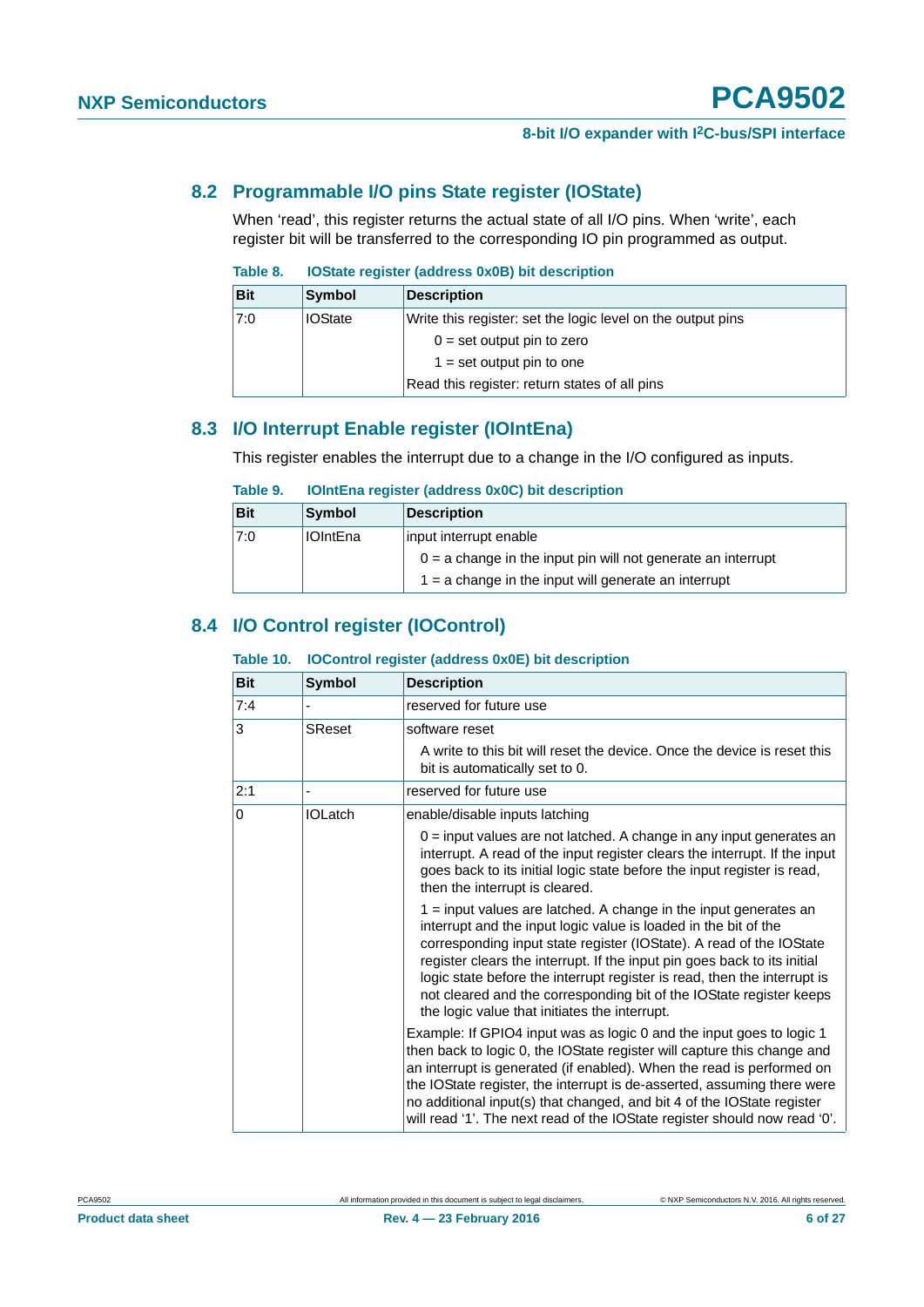## <span id="page-6-2"></span>**9. I2C-bus operation**

The two lines of the I<sup>2</sup>C-bus are a serial data line (SDA) and a serial clock line (SCL). Both lines are connected to a positive supply via a pull-up resistor, and remain HIGH when the bus is not busy. Each device is recognized by a unique address whether it is a microcomputer, LCD driver, memory or keyboard interface and can operate as either a transmitter or receiver, depending on the function of the device. A device generating a message or data is a transmitter, and a device receiving the message or data is a receiver. Obviously, a passive function like an LCD driver could only be a receiver, while a microcontroller or a memory can both transmit and receive data.

#### <span id="page-6-3"></span>**9.1 Data transfers**

One data bit is transferred during each clock pulse (see [Figure 4](#page-6-0)). The data on the SDA line must remain stable during the HIGH period of the clock pulse in order to be valid. Changes in the data line at this time will be interpreted as control signals. A HIGH-to-LOW transition of the data line (SDA) while the clock signal (SCL) is HIGH indicates a START condition, and a LOW-to-HIGH transition of the SDA while SCL is HIGH defines a STOP condition (see [Figure 5\)](#page-6-1). The bus is considered to be busy after the START condition and free again at a certain time interval after the STOP condition. The START and STOP conditions are always generated by the master.

<span id="page-6-0"></span>

<span id="page-6-1"></span>**Fig 5. START and STOP conditions**

The number of data bytes transferred between the START and STOP condition from transmitter to receiver is not limited. Each byte, which must be eight bits long, is transferred serially with the most significant bit first, and is followed by an acknowledge bit. (see [Figure 6](#page-7-0)). The clock pulse related to the acknowledge bit is generated by the master. The device that acknowledges has to pull down the SDA line during the acknowledge clock pulse, while the transmitting device releases this pulse (see [Figure 7\)](#page-7-1).

*mba608*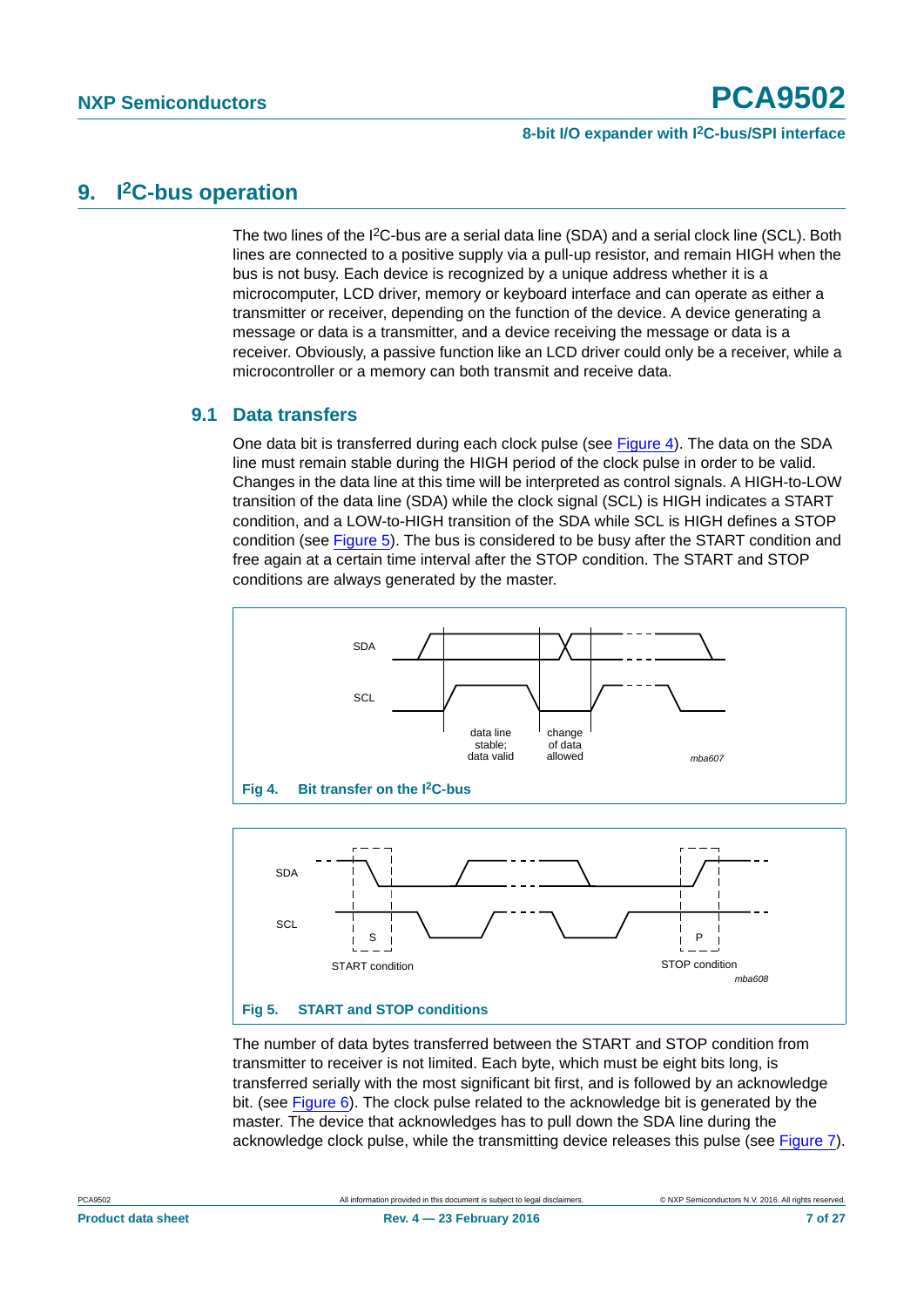

<span id="page-7-0"></span>

<span id="page-7-1"></span>A slave receiver must generate an acknowledge after the reception of each byte, and a master must generate one after the reception of each byte clocked out of the slave transmitter.

There is an exception to the 'acknowledge after every byte' rule. It occurs when a master is a receiver: it must signal an end of data to the transmitter by **not** signalling an acknowledge on the last byte that has been clocked out of the slave. The acknowledge related clock, generated by the master should still take place, but the SDA line will not be pulled down. In order to indicate that this is an active and intentional lack of acknowledgement, we shall term this special condition as a 'negative acknowledge'.

### <span id="page-7-2"></span>**9.2 Addressing and transfer formats**

Each device on the bus has its own unique address. Before any data is transmitted on the bus, the master transmits on the bus the address of the slave to be accessed for this transaction. A well-behaved slave with a matching address, if it exists on the network, should of course acknowledge the master's addressing. The addressing is done by the first byte transmitted by the master after the START condition.

An address on the network is seven bits long, appearing as the most significant bits of the address byte. The last bit is a direction  $(R/\overline{W})$  bit. A '0' indicates that the master is transmitting (write) and a '1' indicates that the master requests data (read). A complete data transfer, comprised of an address byte indicating a 'write' and two data bytes is shown in [Figure 8.](#page-8-0)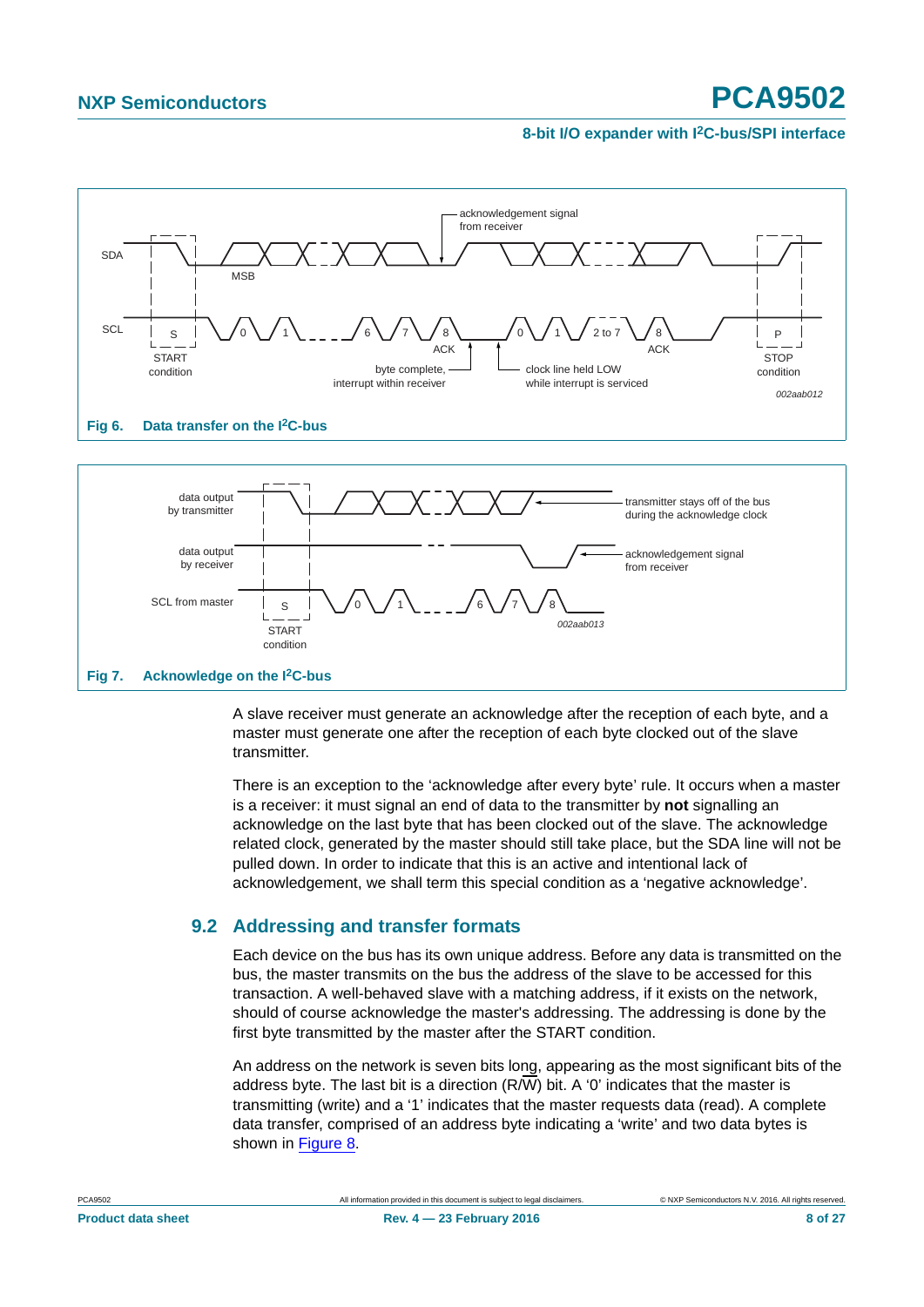

<span id="page-8-0"></span>When an address is sent, each device in the system compares the first seven bits after the START with its own address. If there is a match, the device will consider itself addressed by the master, and will send an acknowledge. The device could also determine if in this transaction it is assigned the role of a slave receiver or slave transmitter, depending on the  $R/\overline{W}$  bit.

Each node of the I2C-bus network has a unique seven-bit address. The address of a microcontroller is of course fully programmable, while peripheral devices usually have fixed and programmable address portions.

When the master is communicating with one device only, data transfers follow the format of [Figure 8,](#page-8-0) where the R/W bit could indicate either direction. After completing the transfer and issuing a STOP condition, if a master would like to address some other device on the network, it could start another transaction by issuing a new START.

Another way for a master to communicate with several different devices would be by using a 'repeated START'. After the last byte of the transaction was transferred, including its acknowledge (or negative acknowledge), the master issues another START, followed by address byte and data, without effecting a STOP. The master may communicate with a number of different devices, combining 'reads' and 'writes'. After the last transfer takes place, the master issues a STOP and releases the bus. Possible data formats are demonstrated in [Figure 9](#page-9-0). Note that the repeated START allows for both change of a slave and a change of direction, without releasing the bus. We shall see later on that the change of direction feature can come in handy even when dealing with a single device.

In a single master system, the repeated START mechanism may be more efficient than terminating each transfer with a STOP and starting again. In a multimaster environment, the determination of which format is more efficient could be more complicated, as when a master is using repeated STARTs it occupies the bus for a long time and thus preventing other devices from initiating transfers.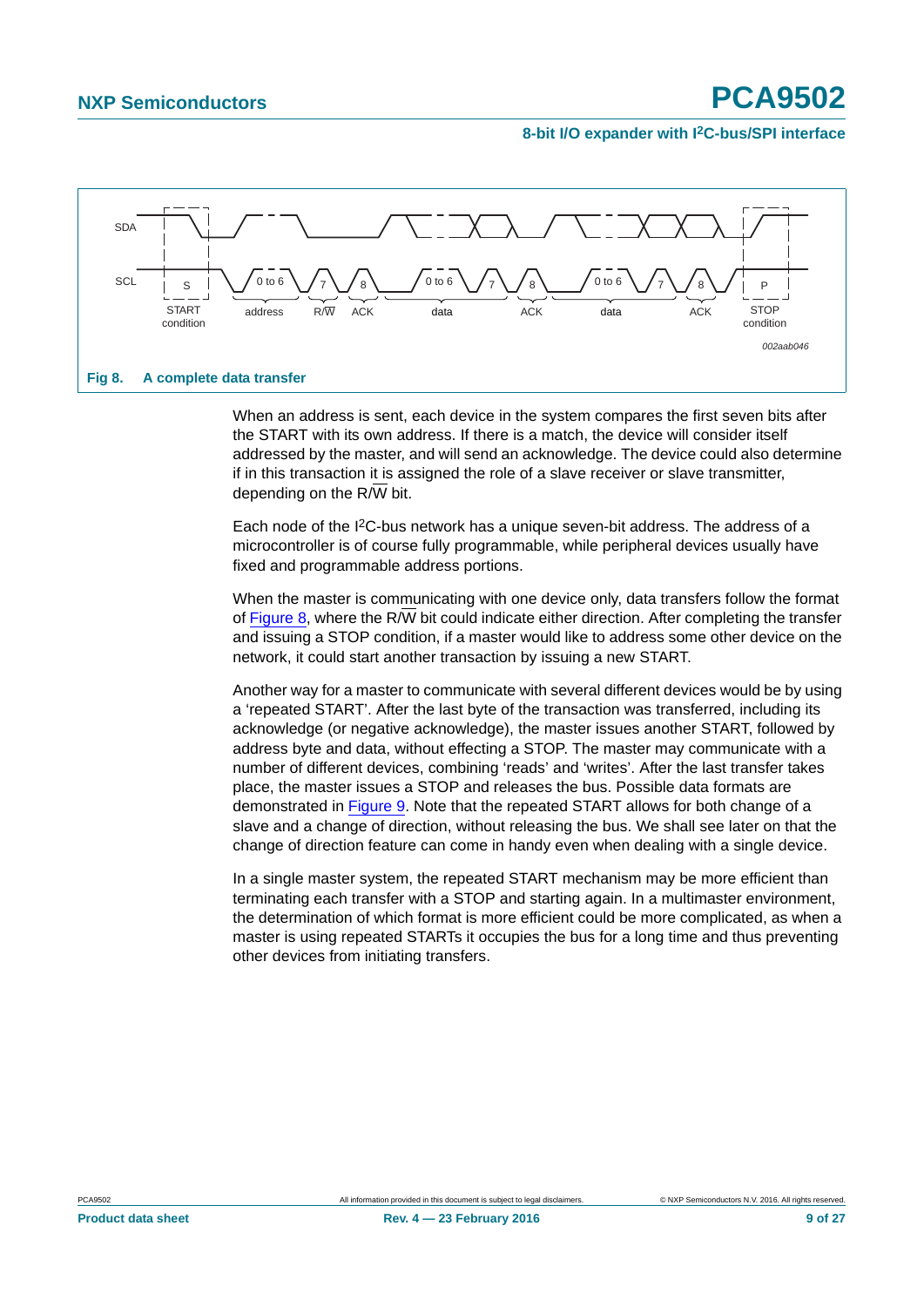#### **8-bit I/O expander with I2C-bus/SPI interface**

<span id="page-9-0"></span>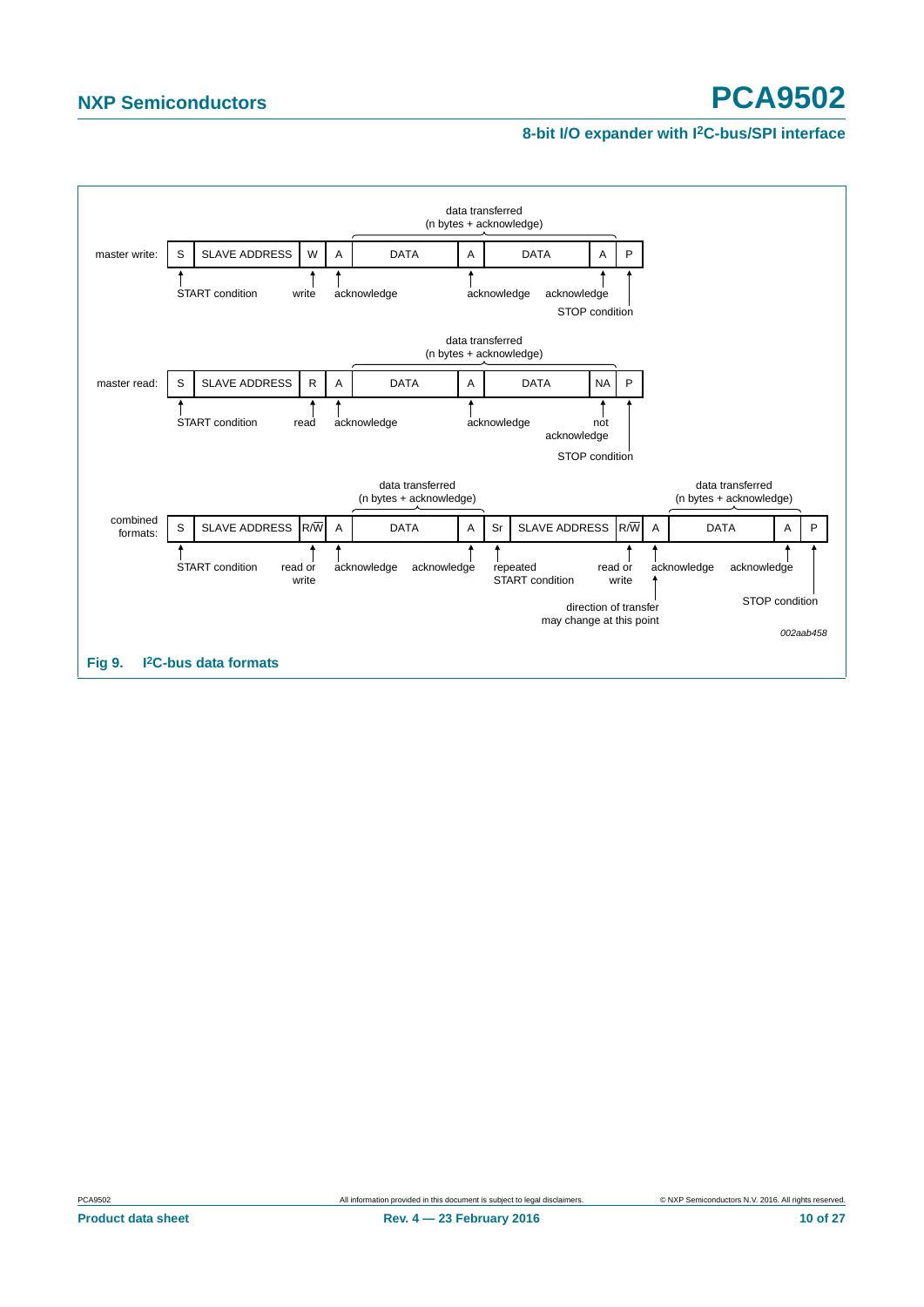#### <span id="page-10-2"></span>**9.3 Addressing**

Before any data is transmitted or received, the master must send the address of the receiver via the SDA line. The first byte after the START condition carries the address of the slave device and the read/write bit. [Table 11](#page-10-0) shows how the PCA9502's address can be selected by using A1 and A0 pins. For example, if these 2 pins are connected to  $V_{DD}$ , then the PCA9502's address is set to 0x90, and the master communicates with it through this address.

| A <sub>1</sub>  | A <sub>0</sub>             | PCA9502 l <sup>2</sup> C-bus addresses (hex)[1] |
|-----------------|----------------------------|-------------------------------------------------|
| V <sub>DD</sub> | V <sub>DD</sub>            | 0x90 (1001 000X)                                |
| V <sub>DD</sub> | $\mathsf{V}_{\mathsf{SS}}$ | 0x92 (1001 001X)                                |
| V <sub>DD</sub> | <b>SCL</b>                 | 0x94 (1001 010X)                                |
| V <sub>DD</sub> | <b>SDA</b>                 | 0x96 (1001 011X)                                |
| $V_{SS}$        | V <sub>DD</sub>            | 0x98 (1001 100X)                                |
| V <sub>SS</sub> | $V_{SS}$                   | 0x9A (1001 101X)                                |
| $V_{SS}$        | <b>SCL</b>                 | 0x9C (1001 110X)                                |
| $V_{SS}$        | SDA                        | 0x9E (1001 111X)                                |
| SCL             | V <sub>DD</sub>            | 0xA0 (1010 000X)                                |
| SCL             | Vss                        | 0xA2 (1010 001X)                                |
| SCL             | <b>SCL</b>                 | 0xA4 (1010 010X)                                |
| SCL             | <b>SDA</b>                 | 0xA6 (1010 011X)                                |
| <b>SDA</b>      | V <sub>DD</sub>            | 0xA8 (1010 100X)                                |
| <b>SDA</b>      | Vss                        | 0xAA (1010 101X)                                |
| <b>SDA</b>      | SCL                        | 0xAC (1010 110X)                                |
| <b>SDA</b>      | SDA                        | 0xAE (1010 111X)                                |

#### <span id="page-10-0"></span>**Table 11. PCA9502 address map**

<span id="page-10-1"></span>[1]  $X = \text{logic 0}$  for write cycle;  $X = \text{logic 1}$  for read cycle.

#### <span id="page-10-3"></span>**9.4 Use of sub-addresses**

When a master communicates with the PCA9502 it must send a sub-address in the byte following the slave address byte. This sub-address is the internal address of the word the master wants to access for a single byte transfer, or the beginning of a sequence of locations for a multi-byte transfer. A sub-address is an 8-bit byte. Unlike the device address, it does not contain a direction (R/W) bit, and like any byte transferred on the bus it must be followed by an acknowledge.

A register write cycle is shown in [Figure 10](#page-11-0). The START is followed by a slave address byte with the direction bit set to 'write', a sub-address byte, a number of data bytes, and a STOP signal. The sub-address indicates which register the master wants to access. and the data bytes which follow will be written one after the other to the sub-address location.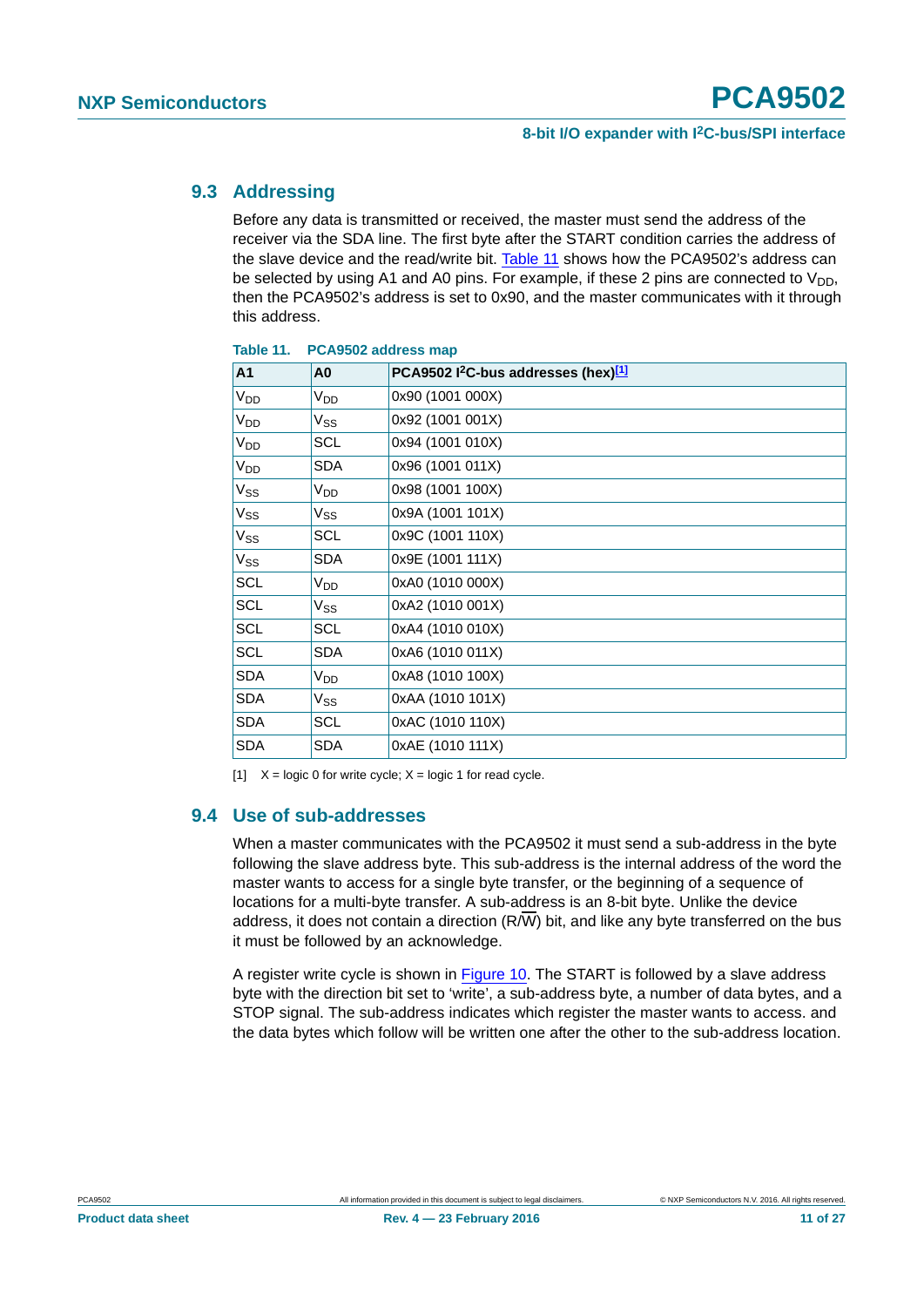#### **8-bit I/O expander with I2C-bus/SPI interface**

<span id="page-11-0"></span>

The register read cycle (see [Figure 11](#page-11-1)) commences in a similar manner, with the master sending a slave address with the direction bit set to 'write' with a following sub-address. Then, in order to reverse the direction of the transfer, the master issues a repeated START followed again by the device address, but this time with the direction bit set to 'read'. The data bytes starting at the internal sub-address will be clocked out of the device, each followed by a master-generated acknowledge. The last byte of the read cycle will be followed by a negative acknowledge, signalling the end of transfer. The cycle is terminated by a STOP signal.



#### <span id="page-11-1"></span>**Table 12. Register address byte (I2C-bus)**

| <b>Bit</b> | <b>Name</b> | <b>Function</b>          |
|------------|-------------|--------------------------|
|            | -           | not used                 |
| 6:3        | A[3:0]      | internal register select |
| 2:1        | ۰           | not used, set to 0       |
|            | ۰           | not used                 |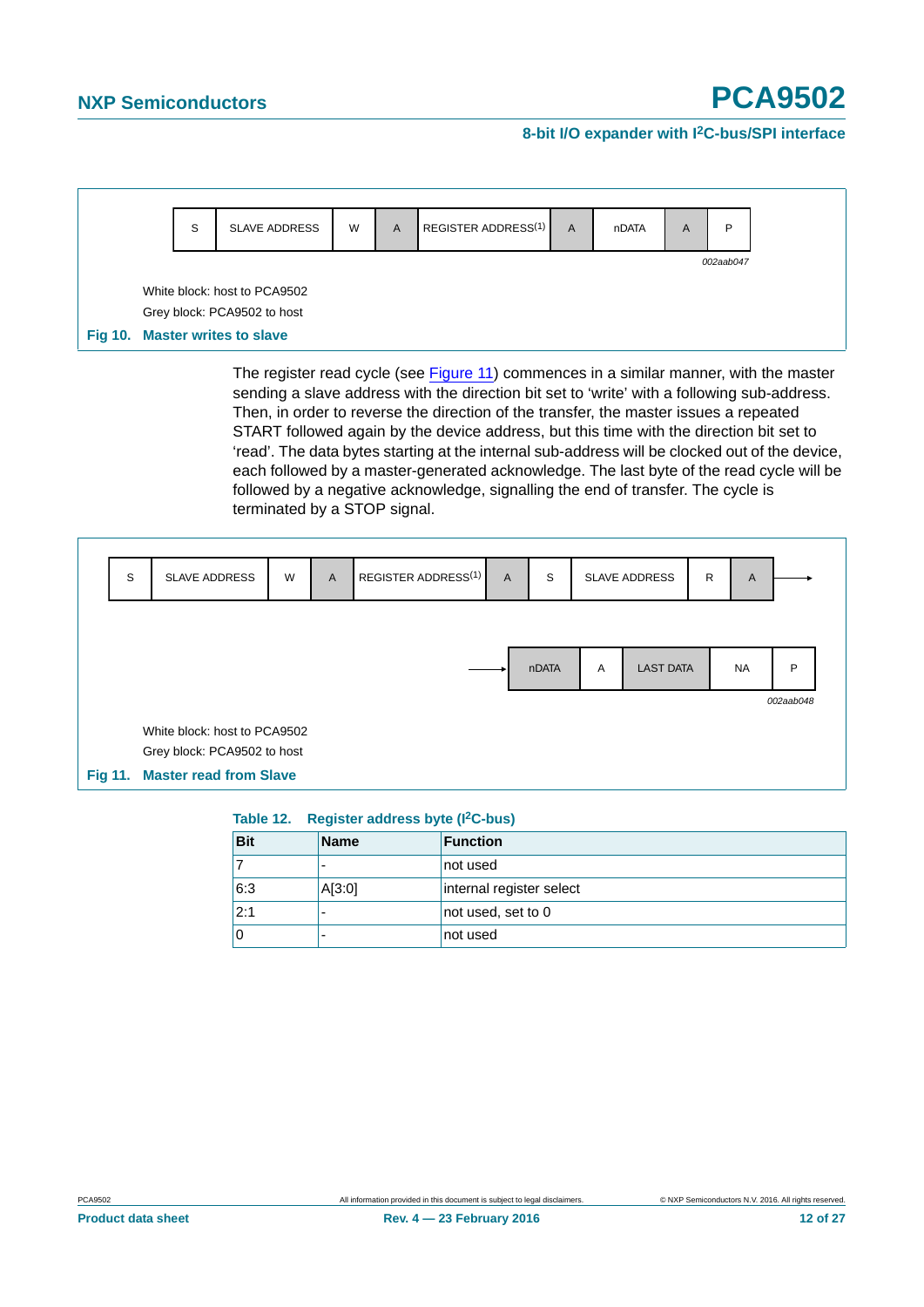#### **8-bit I/O expander with I2C-bus/SPI interface**

# <span id="page-12-0"></span>**10. SPI operation**



#### **Table 13. Register address byte (SPI)**

| <b>Bit</b> | <b>Name</b>  | <b>Function</b>          |
|------------|--------------|--------------------------|
|            | $R/\sqrt{W}$ | 1: read from PCA9502     |
|            |              | 0: write to PCA9502      |
| 6:3        | A[3:0]       | internal register select |
| 2:1        |              | not used, set to 0       |
| ١O         |              | not used                 |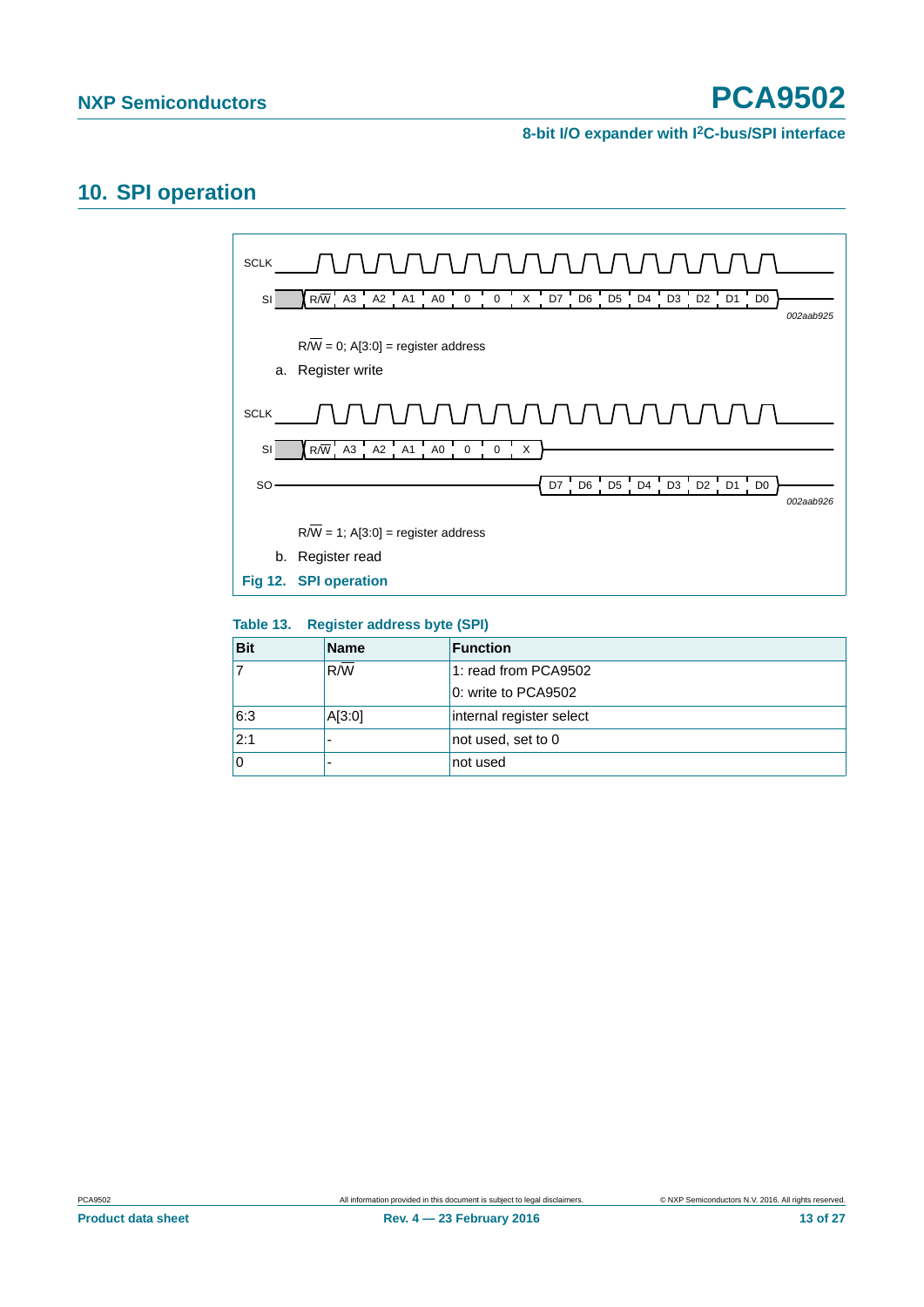#### **8-bit I/O expander with I2C-bus/SPI interface**

## <span id="page-13-5"></span>**11. Limiting values**

<span id="page-13-4"></span>

|                             | Table 14. Limiting values [1]<br>In accordance with the Absolute Maximum Rating System (IEC 60134). |                   |              |                |            |             |
|-----------------------------|-----------------------------------------------------------------------------------------------------|-------------------|--------------|----------------|------------|-------------|
| <b>Symbol</b>               | <b>Parameter</b>                                                                                    | <b>Conditions</b> |              | Min            | <b>Max</b> | Unit        |
| <b>V<sub>DD</sub></b>       | supply voltage                                                                                      |                   |              | $-0.3$         | $+4.6$     | V           |
| $V_{1}$                     | input voltage                                                                                       | any input         | $\mathbf{Z}$ | $-0.3$         | $+5.5$     | V           |
| J <sub>I</sub>              | input current                                                                                       | any input         |              | $-10$          | $+10$      | mA          |
| l <sub>O</sub>              | output current                                                                                      | any output        |              | $-10$          | $+10$      | mA          |
| $P_{\text{tot}}$            | total power dissipation                                                                             |                   |              |                | 300        | mW          |
| P/out                       | power dissipation per output                                                                        |                   |              |                | 50         | mW          |
| $\mathsf{T}_{\mathsf{amb}}$ | ambient temperature                                                                                 |                   |              | $-40$          | $+85$      | °C          |
| $T_{\text{stg}}$            | storage temperature                                                                                 |                   |              | $-65$          | $+150$     | $^{\circ}C$ |
| V <sub>ESD</sub>            | electrostatic discharge                                                                             | <b>HBM</b>        | $\boxed{3}$  | $\blacksquare$ | 5000       | V           |
|                             |                                                                                                     | <b>CDM</b>        | [4]          |                | 750        | V           |

<span id="page-13-0"></span>[1] Stresses beyond those listed under absolute maximum ratings may cause permanent damage to the device. These are stress ratings only and functional operation of the device at these or any conditions beyond those indicated under recommended operating conditions is not implied. Exposure to absolute-maximum-rated conditions for extended periods may affect device reliability.

<span id="page-13-1"></span>[2] 5.5 V steady state voltage tolerance on inputs and outputs is valid only when the supply voltage is present. 4.6 V steady state voltage tolerance on inputs and outputs when no supply voltage is present.

<span id="page-13-2"></span>[3] Human Body Model: ANSI/EOS/ESD-S5.1-1994, standard for ESD sensitivity testing, Human Body Model - Component level; Electrostatic Discharge Association, Rome, NY, USA.

<span id="page-13-3"></span>[4] Charged Device Model: ANSI/EOS/ESD-S5.3-1-1999, standard for ESD sensitivity testing, Charged Device Model - Component level; Electrostatic Discharge Association, Rome, NY, USA.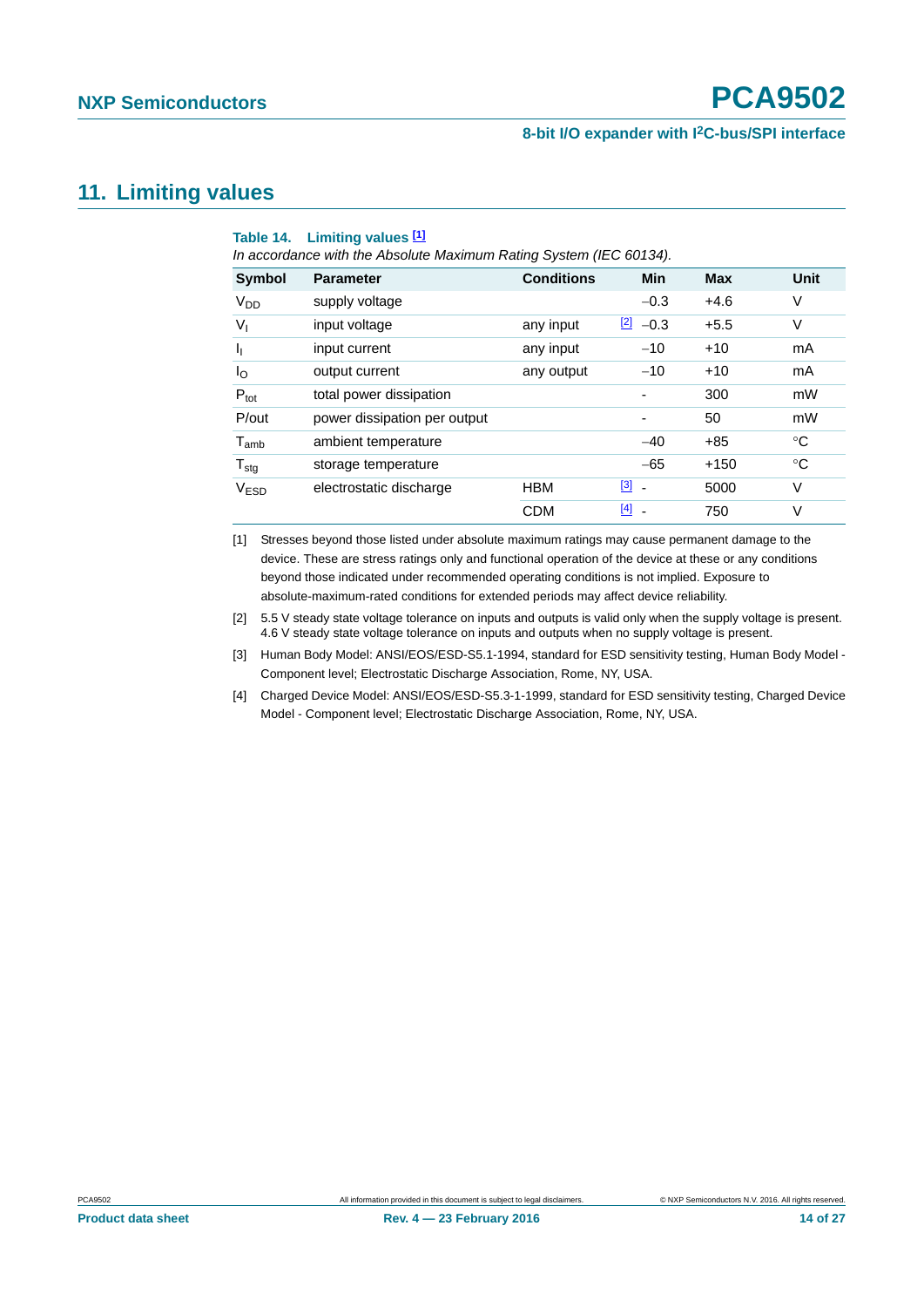# <span id="page-14-1"></span>**12. Static characteristics**

#### <span id="page-14-0"></span>**Table 15. Static characteristics**

*V<sub>DD</sub>* = (2.5 *V*  $\pm$  0.2 *V*) or (3.3 *V*  $\pm$  0.3 *V);*  $T_{amb}$  = -40 °C to +85 °C; unless otherwise specified.

| <b>Symbol</b>           | <b>Conditions</b><br><b>Parameter</b> |                                      |                              | $V_{DD} = 2.5 V$             | $V_{DD} = 3.3 V$             | <b>Unit</b>    |         |
|-------------------------|---------------------------------------|--------------------------------------|------------------------------|------------------------------|------------------------------|----------------|---------|
|                         |                                       |                                      | Min                          | <b>Max</b>                   | Min                          | <b>Max</b>     |         |
| <b>Supplies</b>         |                                       |                                      |                              |                              |                              |                |         |
| V <sub>DD</sub>         | supply voltage                        |                                      | 2.3                          | 2.7                          | 3.0                          | 3.6            | V       |
| <b>I</b> <sub>DD</sub>  | supply current                        | operating; no load                   | ٠                            | 750                          | $\overline{\phantom{a}}$     | 750            | $\mu$ A |
|                         |                                       | static; no load                      | $\qquad \qquad \blacksquare$ | 600                          | $\frac{1}{2}$                | 600            | $\mu$ A |
| <b>Inputs I2C/SPI</b>   |                                       |                                      |                              |                              |                              |                |         |
| V <sub>IH</sub>         | HIGH-level input voltage              |                                      | 1.6                          | 5.511                        | 2.0                          | 5.511          | V       |
| $V_{IL}$                | LOW-level input voltage               |                                      |                              | 0.6                          |                              | 0.8            | V       |
| $\mathsf{l}_\mathsf{L}$ | leakage current                       | input; $V_1 = 0$ V or 5.5 $V_1^{11}$ |                              | $\mathbf{1}$                 | $\qquad \qquad \blacksquare$ | 1              | μA      |
| $C_i$                   | input capacitance                     |                                      | $\blacksquare$               | 3                            | $\blacksquare$               | 3              | pF      |
| <b>Output SO</b>        |                                       |                                      |                              |                              |                              |                |         |
| V <sub>OH</sub>         | HIGH-level output voltage             | $I_{OH} = -400 \mu A$                | 1.85                         | $\qquad \qquad \blacksquare$ | $\blacksquare$               | ä,             | V       |
|                         |                                       | $I_{OH} = -4$ mA                     |                              | $\blacksquare$               | 2.4                          | ä,             | $\vee$  |
| $V_{OL}$                | LOW-level output voltage              | $I_{OL} = 1.6$ mA                    | $\qquad \qquad \blacksquare$ | 0.4                          | $\frac{1}{2}$                | $\blacksquare$ | V       |
|                         |                                       | $I_{OL} = 4 mA$                      | $\overline{\phantom{a}}$     | ä,                           | $\blacksquare$               | 0.4            | V       |
| C <sub>o</sub>          | output capacitance                    |                                      | $\blacksquare$               | 4                            | $\frac{1}{2}$                | 4              | pF      |
|                         | <b>Inputs/outputs GPIO0 to GPIO7</b>  |                                      |                              |                              |                              |                |         |
| V <sub>IH</sub>         | HIGH-level input voltage              |                                      | 1.6                          | 5.511                        | 2.0                          | 5.511          | V       |
| $V_{IL}$                | LOW-level input voltage               |                                      |                              | 0.6                          | $\blacksquare$               | 0.8            | V       |
| <b>V<sub>OH</sub></b>   | HIGH-level output voltage             | $I_{OH} = -400 \mu A$                | 1.85                         | $\frac{1}{2}$                | $\overline{\phantom{a}}$     | $\blacksquare$ | V       |
|                         |                                       | $I_{OH} = -4$ mA                     |                              | $\blacksquare$               | 2.4                          | ÷,             | V       |
| $V_{OL}$                | LOW-level output voltage              | $I_{OL} = 1.6$ mA                    | -                            | 0.4                          | $\qquad \qquad \blacksquare$ | $\blacksquare$ | V       |
|                         |                                       | $I_{OL} = 4 mA$                      | $\frac{1}{2}$                | ä,                           | $\blacksquare$               | 0.4            | V       |
| I <sub>L</sub>          | leakage current                       | input; $V_1 = 0$ V or 5.5 $V_1^{11}$ | $\frac{1}{2}$                | 1                            | $\frac{1}{2}$                | 1              | $\mu$ A |
| C <sub>o</sub>          | output capacitance                    |                                      | $\qquad \qquad \blacksquare$ | 4                            | $\overline{\phantom{a}}$     | 4              | pF      |
| <b>Output IRQ</b>       |                                       |                                      |                              |                              |                              |                |         |
| $V_{OL}$                | LOW-level output voltage              | $I_{OL} = 1.6$ mA                    | $\frac{1}{2}$                | 0.4                          | $\blacksquare$               | ÷,             | V       |
|                         |                                       | $I_{OL} = 4 mA$                      | $\frac{1}{2}$                | $\blacksquare$               | $\overline{\phantom{a}}$     | 0.4            | V       |
| $C_{o}$                 | output capacitance                    |                                      |                              | 4                            | ä,                           | 4              | pF      |
|                         | I <sup>2</sup> C-bus input/output SDA |                                      |                              |                              |                              |                |         |
| $V_{\text{IH}}$         | HIGH-level input voltage              |                                      | 1.6                          | 5.511                        | 2.0                          | 5.511          | V       |
| $V_{IL}$                | LOW-level input voltage               |                                      | $\qquad \qquad \blacksquare$ | 0.6                          | $\blacksquare$               | 0.8            | V       |
| $V_{OL}$                | LOW-level output voltage              | $I_{OL} = 1.6$ mA                    | $\qquad \qquad \blacksquare$ | 0.4                          | $\blacksquare$               |                | V       |
|                         |                                       | $I_{OL} = 4 mA$                      | $\overline{\phantom{0}}$     | $\qquad \qquad \blacksquare$ | $\overline{\phantom{a}}$     | 0.4            | V       |
| $\mathsf{I}_\mathsf{L}$ | leakage current                       | input; $V_1 = 0$ V or 5.5 V[1]       | $\overline{\phantom{0}}$     | 10                           | $\overline{\phantom{a}}$     | 10             | $\mu$ A |
| $\mathrm{C}_\mathrm{o}$ | output capacitance                    |                                      | $\qquad \qquad \blacksquare$ | $\overline{7}$               | $\overline{\phantom{a}}$     | $\overline{7}$ | pF      |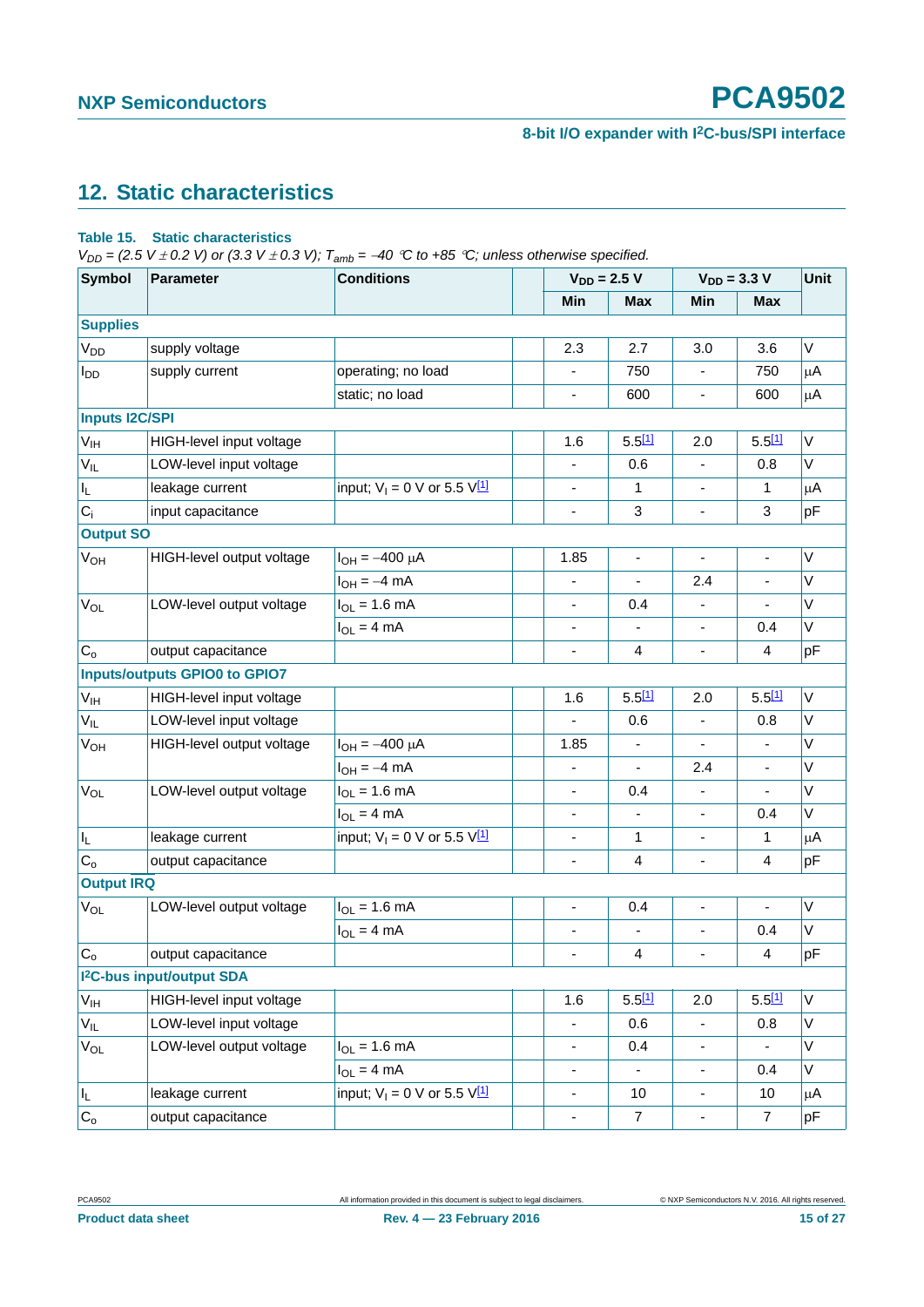|                 | $V_{DD}$ = (2.5 V $\pm$ 0.2 V) or (3.3 V $\pm$ 0.3 V); $I_{amb}$ = –40 °C to +85 °C; unless otherwise specified. |                                      |  |            |                  |                          |                  |    |  |  |
|-----------------|------------------------------------------------------------------------------------------------------------------|--------------------------------------|--|------------|------------------|--------------------------|------------------|----|--|--|
| <b>Symbol</b>   | Parameter                                                                                                        | <b>Conditions</b>                    |  |            | $V_{DD} = 2.5 V$ |                          | $V_{DD} = 3.3 V$ |    |  |  |
|                 |                                                                                                                  |                                      |  | <b>Min</b> | <b>Max</b>       | Min                      | <b>Max</b>       |    |  |  |
|                 | I <sup>2</sup> C-bus inputs SCL, CS/A0, SI/A1                                                                    |                                      |  |            |                  |                          |                  |    |  |  |
| V <sub>IH</sub> | HIGH-level input voltage                                                                                         |                                      |  | 1.6        | 5.511            | 2.0                      | 5.5[1]           |    |  |  |
| $V_{IL}$        | LOW-level input voltage                                                                                          |                                      |  |            | 0.6              |                          | 0.8              |    |  |  |
| ΙĿ              | leakage current                                                                                                  | input; $V_1 = 0$ V or 5.5 $V_1^{11}$ |  |            | 10               | $\overline{\phantom{0}}$ | 10               | μA |  |  |
| $C_i$           | input capacitance                                                                                                |                                      |  |            |                  | $\overline{\phantom{0}}$ |                  | pF |  |  |

#### **Table 15. Static characteristics** *…continued*

*V*<sub>DD</sub> = (2.5 *V*  $\pm$  0.2 *V*) or (3.3 *V*  $\pm$  0.3 *V*);  $T_{amb}$  = -40 °C to +85 °C; unless otherwise specified.

<span id="page-15-0"></span>[1] 5.5 V steady state voltage tolerance on inputs and outputs is valid only when the supply voltage is present. 3.8 V steady state voltage tolerance on inputs and outputs when no supply voltage is present.

### <span id="page-15-3"></span>**13. Dynamic characteristics**

#### **Table 16. I2C-bus timing specifications**

*All the timing limits are valid within the operating supply voltage, ambient temperature range and output load;*   $V_{DD}$  = (2.5 V  $\pm$  0.2 V) or (3.3 V  $\pm$  0.3 V);  $T_{amb}$  = -40 °C to +85 °C; refer to  $V_{IL}$  and  $V_{IH}$  with an input voltage of  $V_{SS}$  to  $V_{DD}$ . *All output load = 25 pF, except SDA output load = 400 pF[.\[1\]](#page-15-1)*

| Symbol                      | <b>Parameter</b>                                                     | <b>Conditions</b>         |       |                          | Standard-mode<br>$I2C-bus$ |                | <b>Fast-mode</b><br>$I2C-bus$ |           |
|-----------------------------|----------------------------------------------------------------------|---------------------------|-------|--------------------------|----------------------------|----------------|-------------------------------|-----------|
|                             |                                                                      |                           |       | Min                      | <b>Max</b>                 | Min            | <b>Max</b>                    |           |
| $f_{\text{SCL}}$            | <b>SCL clock frequency</b>                                           |                           | $[2]$ | $\Omega$                 | 100                        | $\Omega$       | 400                           | kHz       |
| $t_{\text{BUF}}$            | bus free time between a STOP and<br><b>START</b> condition           |                           |       | 4.7                      |                            | 1.3            |                               | <b>us</b> |
| <sup>t</sup> HD:STA         | hold time (repeated) START condition                                 |                           |       | 4.0                      | $\blacksquare$             | 0.6            |                               | μS        |
| t <sub>SU;STA</sub>         | set-up time for a repeated START<br>condition                        |                           |       | 4.7                      |                            | 0.6            |                               | μS        |
| t <sub>SU;STO</sub>         | set-up time for STOP condition                                       |                           |       | 4.7                      |                            | 0.6            | $\overline{\phantom{0}}$      | μS        |
| $t_{HD;DAT}$                | data hold time                                                       |                           |       | $\mathbf 0$              |                            | $\Omega$       | ٠                             | ns        |
| $t_{VD;ACK}$                | data valid acknowledge time                                          |                           |       | $\overline{\phantom{a}}$ | 0.6                        | ٠              | 0.6                           | <b>us</b> |
| t <sub>VD;DAT</sub>         | data valid time                                                      | SCL LOW to data out valid |       |                          | 0.6                        |                | 0.6                           | ns        |
| t <sub>SU:DAT</sub>         | data set-up time                                                     |                           |       | 250                      |                            | 150            | ٠                             | ns        |
| t <sub>LOW</sub>            | LOW period of the SCL clock                                          |                           |       | 4.7                      | ٠                          | 1.3            | $\overline{\phantom{a}}$      | μS        |
| $t_{HIGH}$                  | HIGH period of the SCL clock                                         |                           |       | 4.0                      |                            | 0.6            | ٠                             | <b>us</b> |
| $t_f$                       | fall time of both SDA and SCL signals                                |                           |       | $\overline{\phantom{a}}$ | 300                        | $\blacksquare$ | 300                           | ns        |
| $\mathfrak{t}_{\mathsf{r}}$ | rise time of both SDA and SCL signals                                |                           |       | $\overline{\phantom{a}}$ | 1000                       | -              | 300                           | ns        |
| $t_{SP}$                    | pulse width of spikes that must be<br>suppressed by the input filter |                           |       |                          | 50                         |                | 50                            | ns        |
| $t_{d1}$                    | I <sup>2</sup> C-bus GPIO output valid time                          |                           |       | 0.5                      | ٠                          | 0.5            | $\blacksquare$                | <b>us</b> |
| $t_{d4}$                    | I2C input pin interrupt valid time                                   |                           |       | 0.2                      |                            | 0.2            | $\overline{\phantom{0}}$      | μS        |
| $t_{d5}$                    | I2C input pin interrupt clear time                                   |                           |       | 0.2                      |                            | 0.2            |                               | μS        |

<span id="page-15-1"></span>[1] A detailed description of the I2C-bus specification, with applications, is given in brochure *"The I2C-bus and how to use it"*. This brochure may be ordered using the code 9398 393 40011.

<span id="page-15-2"></span>[2] Minimum SCL clock frequency is limited by the bus time-out feature, which resets the serial bus interface if SDA is held LOW for a minimum of 25 ms.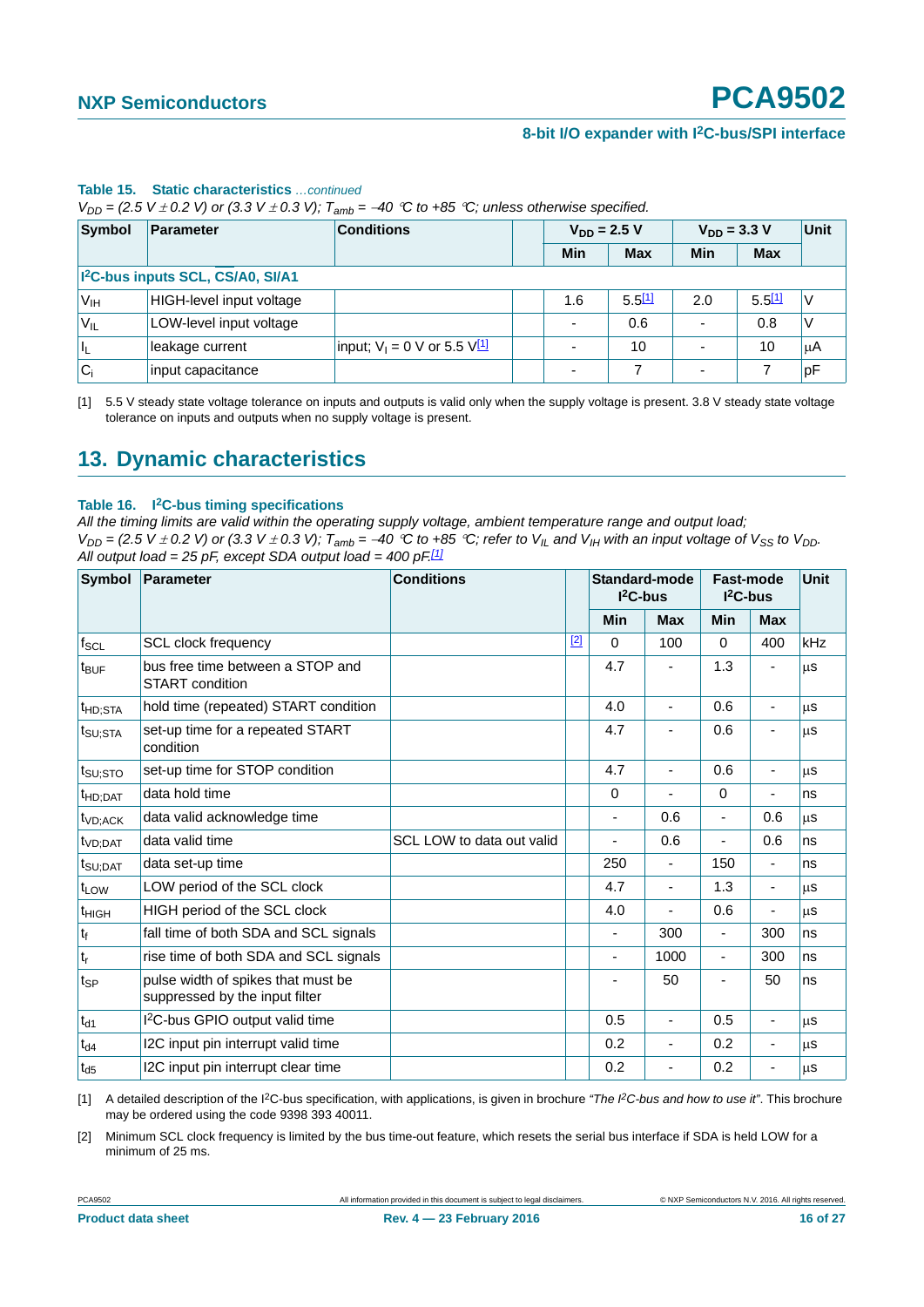#### **8-bit I/O expander with I2C-bus/SPI interface**





|            |                            | ACK from slave      |   |     | ACK from slave       |    | ACK from master |   |           |
|------------|----------------------------|---------------------|---|-----|----------------------|----|-----------------|---|-----------|
| SDA        | SLAVE ADDRESS   W   A      | <b>IOSTATE REG.</b> | A | S   | <b>SLAVE ADDRESS</b> | RA | <b>DATA</b>     | A | P         |
|            |                            |                     |   |     |                      |    |                 |   |           |
| <b>IRQ</b> |                            |                     |   |     |                      |    |                 |   |           |
|            |                            |                     |   | td4 |                      |    | t <sub>d5</sub> |   |           |
| GPIOn      |                            |                     |   |     |                      |    |                 |   | 002aab877 |
|            | Fig 15. GPIO pin interrupt |                     |   |     |                      |    |                 |   |           |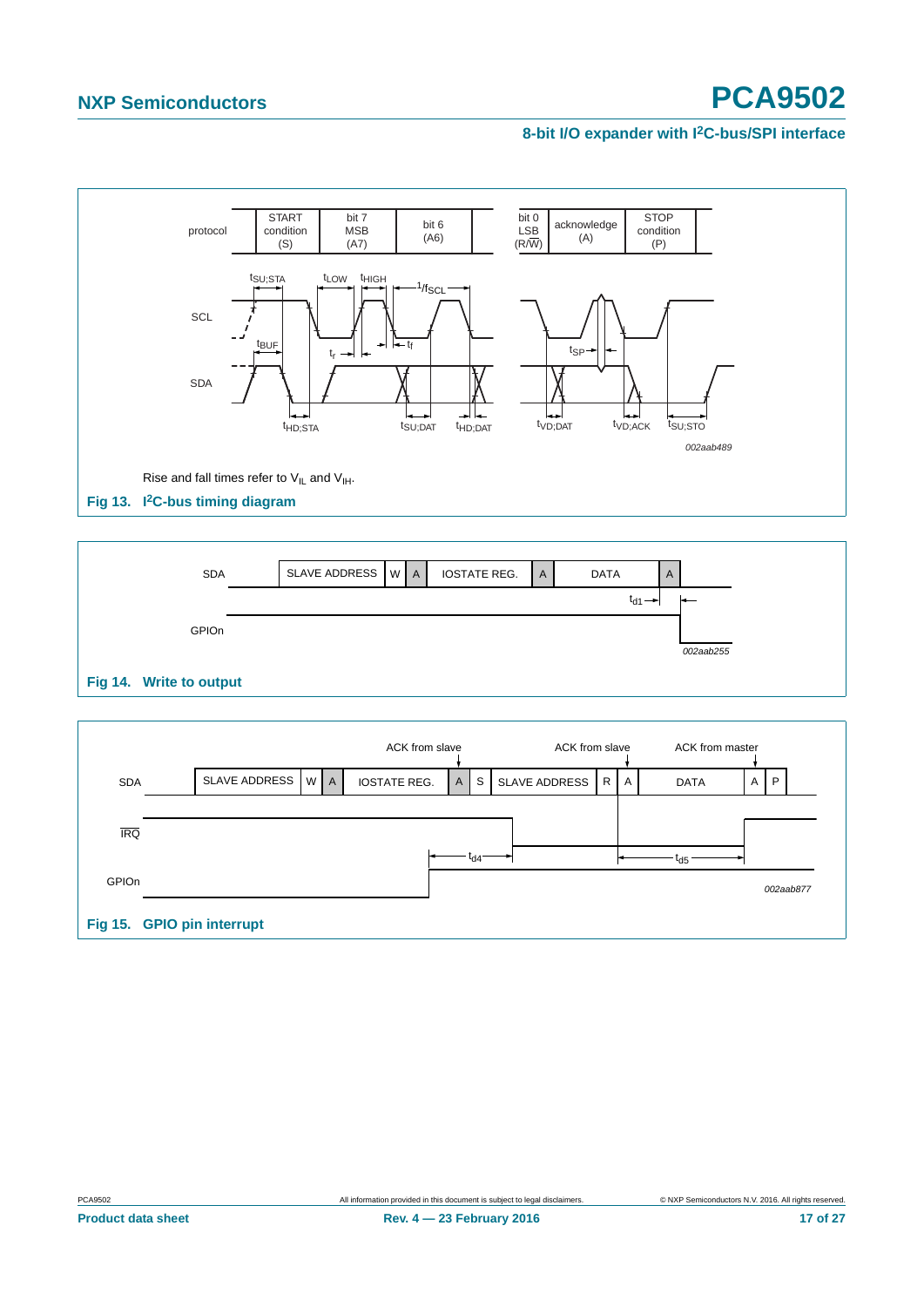#### **Table 17. SPI-bus timing specifications**

*All the timing limits are valid within the operating supply voltage, ambient temperature range and output load;*   $V_{DD}$  = (2.5 V  $\pm$  0.2 V) or (3.3 V  $\pm$  0.3 V);  $T_{amb}$  = -40 °C to +85 °C; and refer to V<sub>IL</sub> and V<sub>IH</sub> with an input voltage of V<sub>SS</sub> to V<sub>DD</sub>. *All output load = 25 pF, unless otherwise specified.*

| Symbol                            | <b>Parameter</b>                 | <b>Conditions</b>       |                          | $V_{DD} = 2.5 V$         | $V_{DD} = 3.3 V$ | <b>Unit</b>              |    |
|-----------------------------------|----------------------------------|-------------------------|--------------------------|--------------------------|------------------|--------------------------|----|
|                                   |                                  |                         | Min                      | <b>Max</b>               | Min              | <b>Max</b>               |    |
| $t_{d(CS_NH-SOZ)}$                | CS HIGH to SO 3-state delay time | $C_1 = 100 pF$          | ۰                        | 100                      |                  | 100                      | ns |
| $t_{\text{SU}(\text{CS N-SCLK})}$ | CS to SCLK setup time            |                         | 100                      | $\overline{\phantom{0}}$ | 100              | ٠                        | ns |
| $t_{h(CS\ N-SCLK)}$               | CS to SCLK hold time             |                         | 20                       |                          | 20               | $\overline{\phantom{0}}$ | ns |
| $t_{d(SCLK-SO)}$                  | SCLK fall to SO valid delay time | $C_1 = 100 pF$          | $\overline{\phantom{a}}$ | 25                       |                  | 20                       | ns |
| $t_{\text{su(SI-SCLK)}}$          | SI to SCLK setup time            |                         | 10                       | $\overline{\phantom{0}}$ | 20               | ٠                        | ns |
| $t_{h(SI-SCLK)}$                  | SI to SCLK hold time             |                         | 10                       | $\blacksquare$           | 10               | ۰                        | ns |
| $\mathsf{T}_{\mathsf{SCLK}}$      | <b>SCLK</b> period               | $t_{SCLKL} + t_{SCLKL}$ | 83                       |                          | 67               |                          | ns |
| t <sub>SCLKH</sub>                | <b>SCLK HIGH time</b>            |                         | 30                       |                          | 25               | ٠                        | ns |
| <b>ISCLKL</b>                     | <b>SCLK LOW time</b>             |                         | 30                       | $\overline{\phantom{0}}$ | 25               | ٠                        | ns |
| $t_{W(CS_NH)}$                    | CS HIGH pulse width              |                         | 200                      | $\blacksquare$           | 200              | ٠                        | ns |
| $t_{d9}$                          | SPI output data valid time       |                         | 200                      |                          | 200              |                          | ns |
| $t_{d13}$                         | SPI interrupt clear time         |                         | 200                      | ۰                        | 200              | ٠                        | ns |



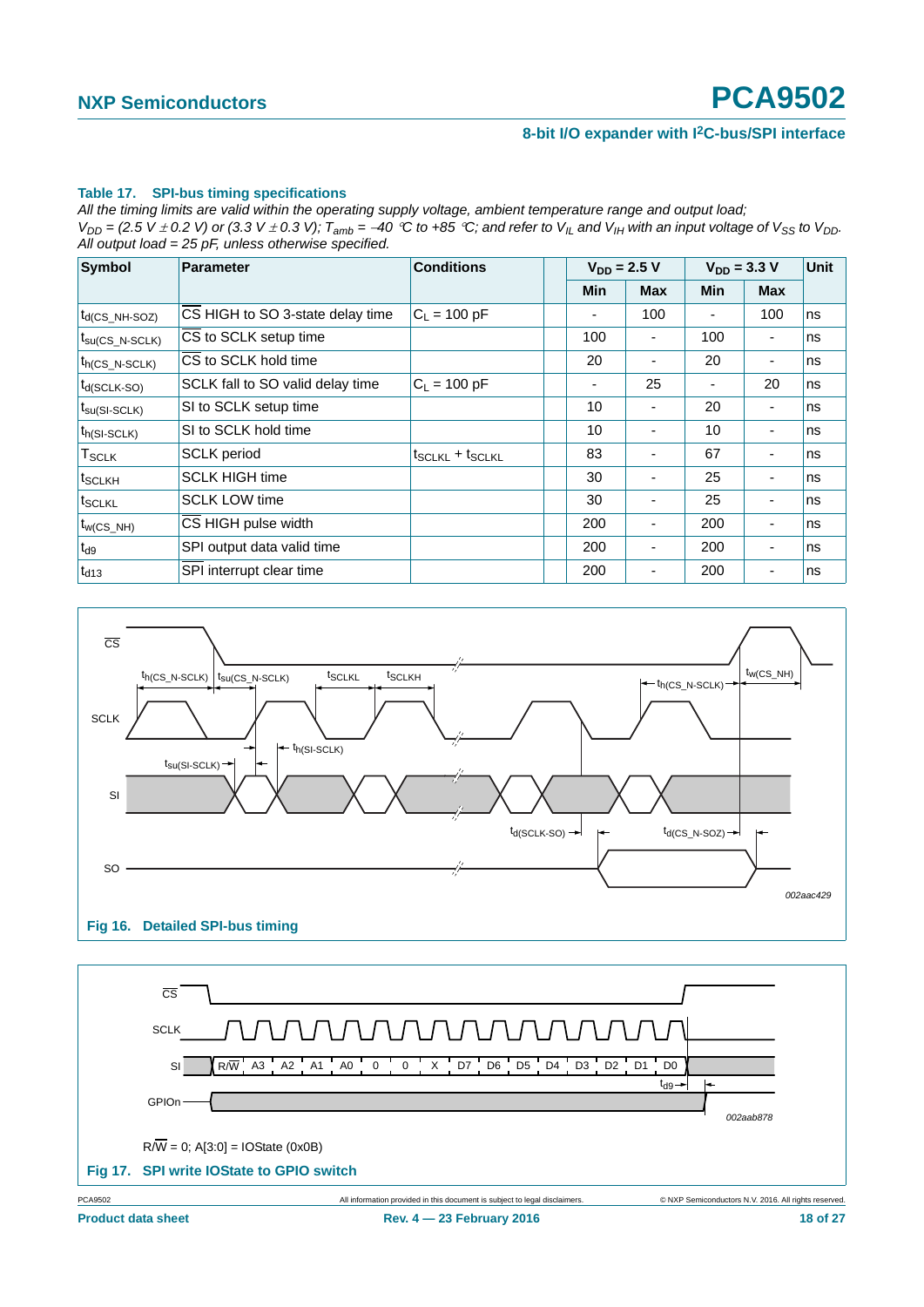**8-bit I/O expander with I2C-bus/SPI interface**

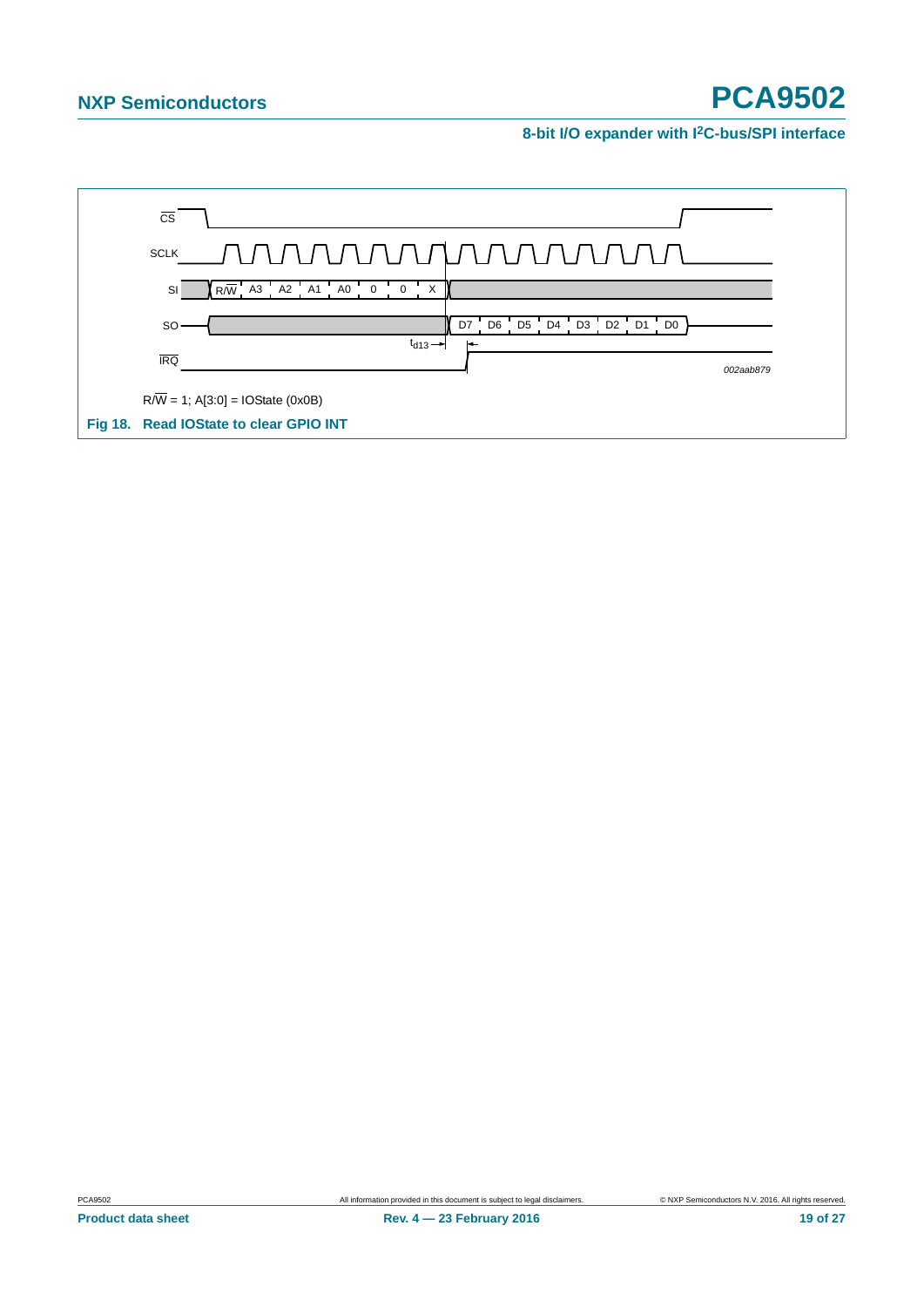#### **8-bit I/O expander with I2C-bus/SPI interface**

# <span id="page-19-0"></span>**14. Package outline**



# **HVQFN24: plastic thermal enhanced very thin quad flat package; no leads;**

**Fig 19. Package outline SOT616-3 (HVQFN24)**

PCA9502 All information provided in this document is subject to legal disclaimers. © NXP Semiconductors N.V. 2016. All rights reserved.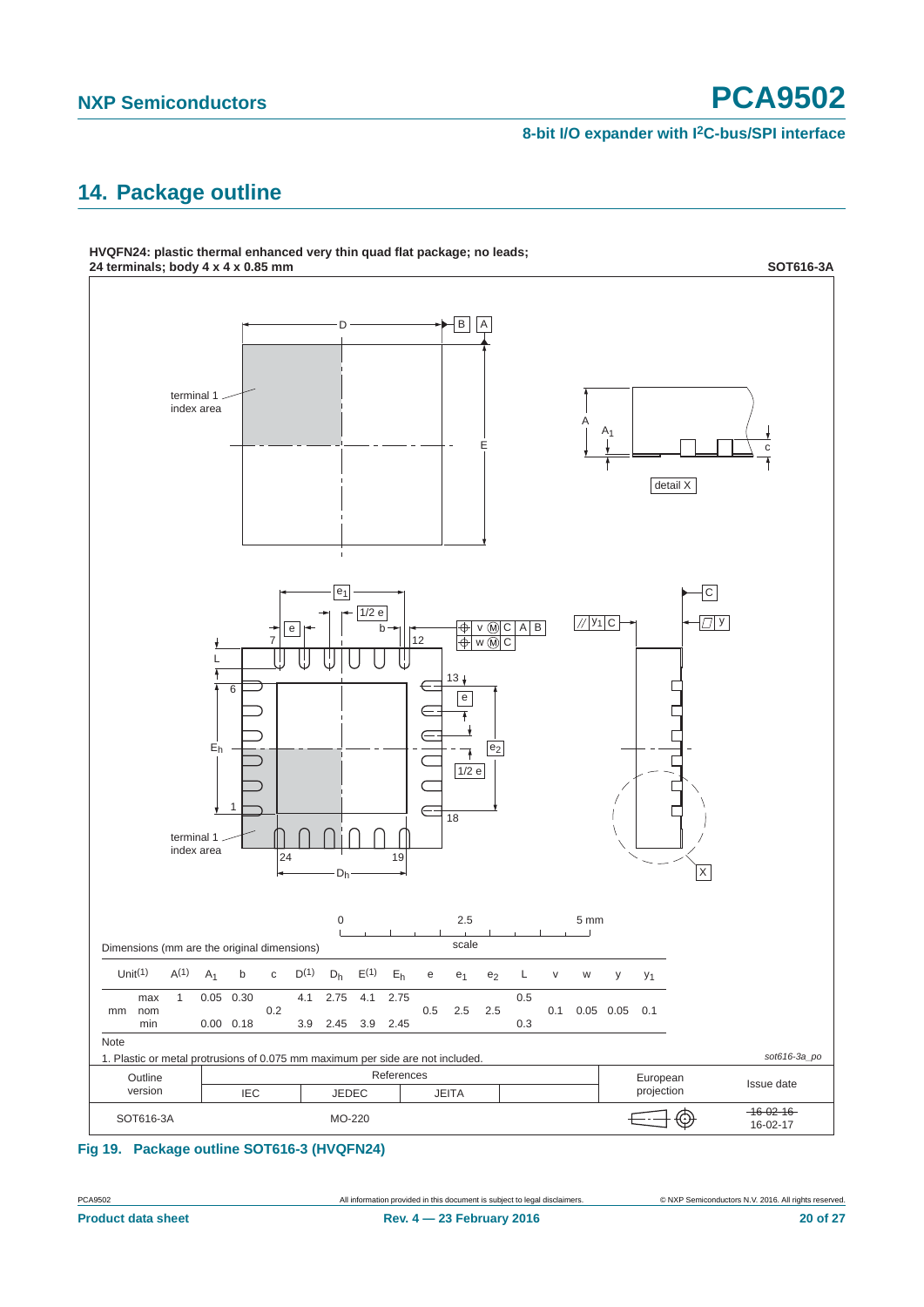### <span id="page-20-0"></span>**15. Handling information**

All input and output pins are protected against ElectroStatic Discharge (ESD) under normal handling. When handling ensure that the appropriate precautions are taken as described in *JESD625-A* or equivalent standards.

## <span id="page-20-1"></span>**16. Soldering of SMD packages**

This text provides a very brief insight into a complex technology. A more in-depth account of soldering ICs can be found in Application Note *AN10365 "Surface mount reflow soldering description"*.

#### <span id="page-20-2"></span>**16.1 Introduction to soldering**

Soldering is one of the most common methods through which packages are attached to Printed Circuit Boards (PCBs), to form electrical circuits. The soldered joint provides both the mechanical and the electrical connection. There is no single soldering method that is ideal for all IC packages. Wave soldering is often preferred when through-hole and Surface Mount Devices (SMDs) are mixed on one printed wiring board; however, it is not suitable for fine pitch SMDs. Reflow soldering is ideal for the small pitches and high densities that come with increased miniaturization.

#### <span id="page-20-3"></span>**16.2 Wave and reflow soldering**

Wave soldering is a joining technology in which the joints are made by solder coming from a standing wave of liquid solder. The wave soldering process is suitable for the following:

- **•** Through-hole components
- **•** Leaded or leadless SMDs, which are glued to the surface of the printed circuit board

Not all SMDs can be wave soldered. Packages with solder balls, and some leadless packages which have solder lands underneath the body, cannot be wave soldered. Also, leaded SMDs with leads having a pitch smaller than ~0.6 mm cannot be wave soldered, due to an increased probability of bridging.

The reflow soldering process involves applying solder paste to a board, followed by component placement and exposure to a temperature profile. Leaded packages, packages with solder balls, and leadless packages are all reflow solderable.

Key characteristics in both wave and reflow soldering are:

- **•** Board specifications, including the board finish, solder masks and vias
- **•** Package footprints, including solder thieves and orientation
- **•** The moisture sensitivity level of the packages
- **•** Package placement
- **•** Inspection and repair
- **•** Lead-free soldering versus SnPb soldering

#### <span id="page-20-4"></span>**16.3 Wave soldering**

Key characteristics in wave soldering are: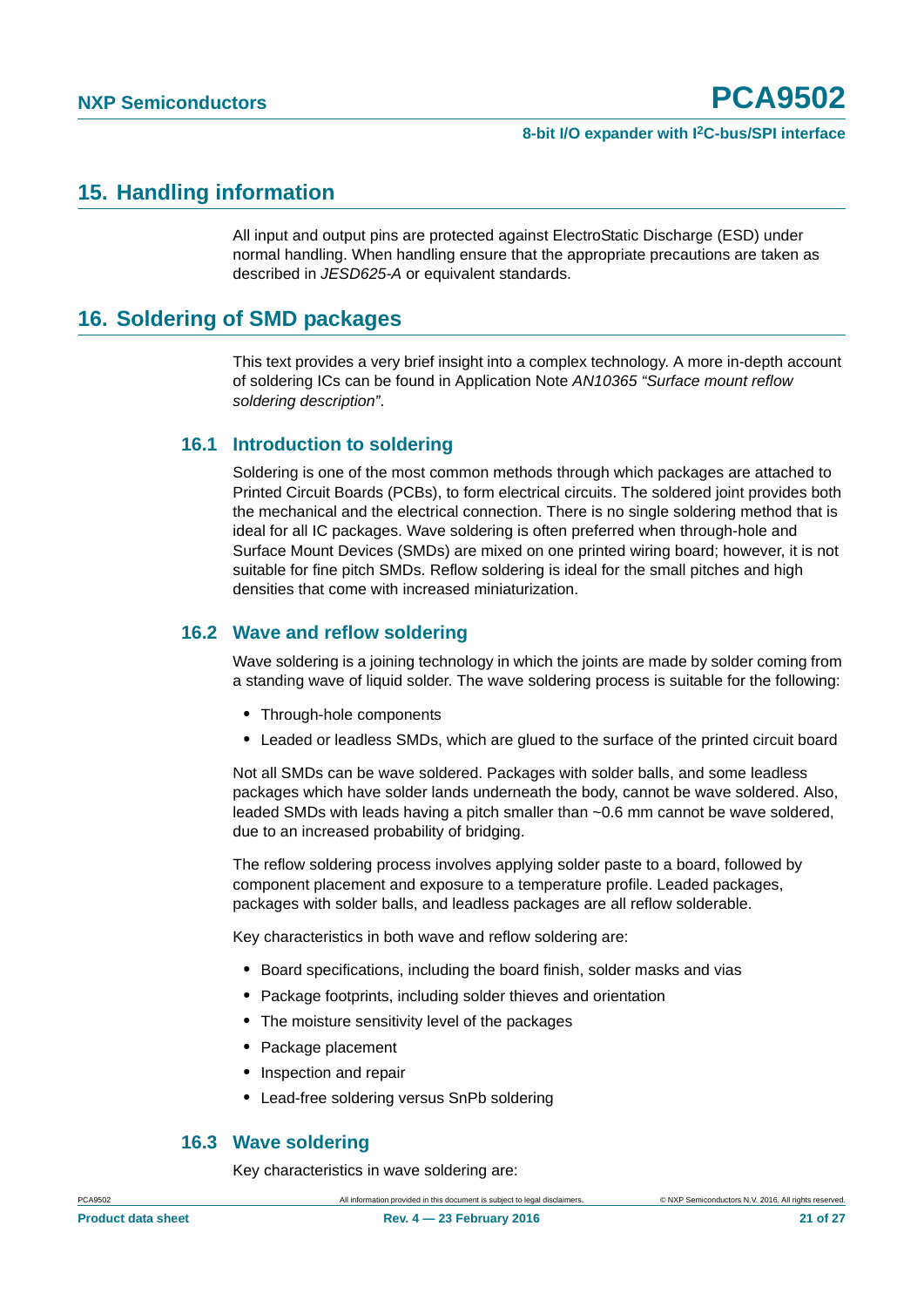- **•** Process issues, such as application of adhesive and flux, clinching of leads, board transport, the solder wave parameters, and the time during which components are exposed to the wave
- **•** Solder bath specifications, including temperature and impurities

#### <span id="page-21-2"></span>**16.4 Reflow soldering**

Key characteristics in reflow soldering are:

- **•** Lead-free versus SnPb soldering; note that a lead-free reflow process usually leads to higher minimum peak temperatures (see [Figure 20\)](#page-22-0) than a SnPb process, thus reducing the process window
- **•** Solder paste printing issues including smearing, release, and adjusting the process window for a mix of large and small components on one board
- **•** Reflow temperature profile; this profile includes preheat, reflow (in which the board is heated to the peak temperature) and cooling down. It is imperative that the peak temperature is high enough for the solder to make reliable solder joints (a solder paste characteristic). In addition, the peak temperature must be low enough that the packages and/or boards are not damaged. The peak temperature of the package depends on package thickness and volume and is classified in accordance with [Table 18](#page-21-0) and [19](#page-21-1)

#### <span id="page-21-0"></span>**Table 18. SnPb eutectic process (from J-STD-020D)**

| Package thickness (mm) | Package reflow temperature (°C) |            |  |  |  |  |
|------------------------|---------------------------------|------------|--|--|--|--|
|                        | Volume (mm <sup>3</sup> )       |            |  |  |  |  |
|                        | < 350                           | $\geq 350$ |  |  |  |  |
| < 2.5                  | 235                             | 220        |  |  |  |  |
| $\geq 2.5$             | 220                             | 220        |  |  |  |  |

#### <span id="page-21-1"></span>**Table 19. Lead-free process (from J-STD-020D)**

| Package thickness (mm) | Package reflow temperature (°C) |             |        |  |  |  |  |
|------------------------|---------------------------------|-------------|--------|--|--|--|--|
|                        | Volume (mm <sup>3</sup> )       |             |        |  |  |  |  |
|                        | < 350                           | 350 to 2000 | > 2000 |  |  |  |  |
| $ $ < 1.6              | 260                             | 260         | 260    |  |  |  |  |
| 1.6 to 2.5             | 260                             | 250         | 245    |  |  |  |  |
| > 2.5                  | 250                             | 245         | 245    |  |  |  |  |

Moisture sensitivity precautions, as indicated on the packing, must be respected at all times.

Studies have shown that small packages reach higher temperatures during reflow soldering, see [Figure 20](#page-22-0).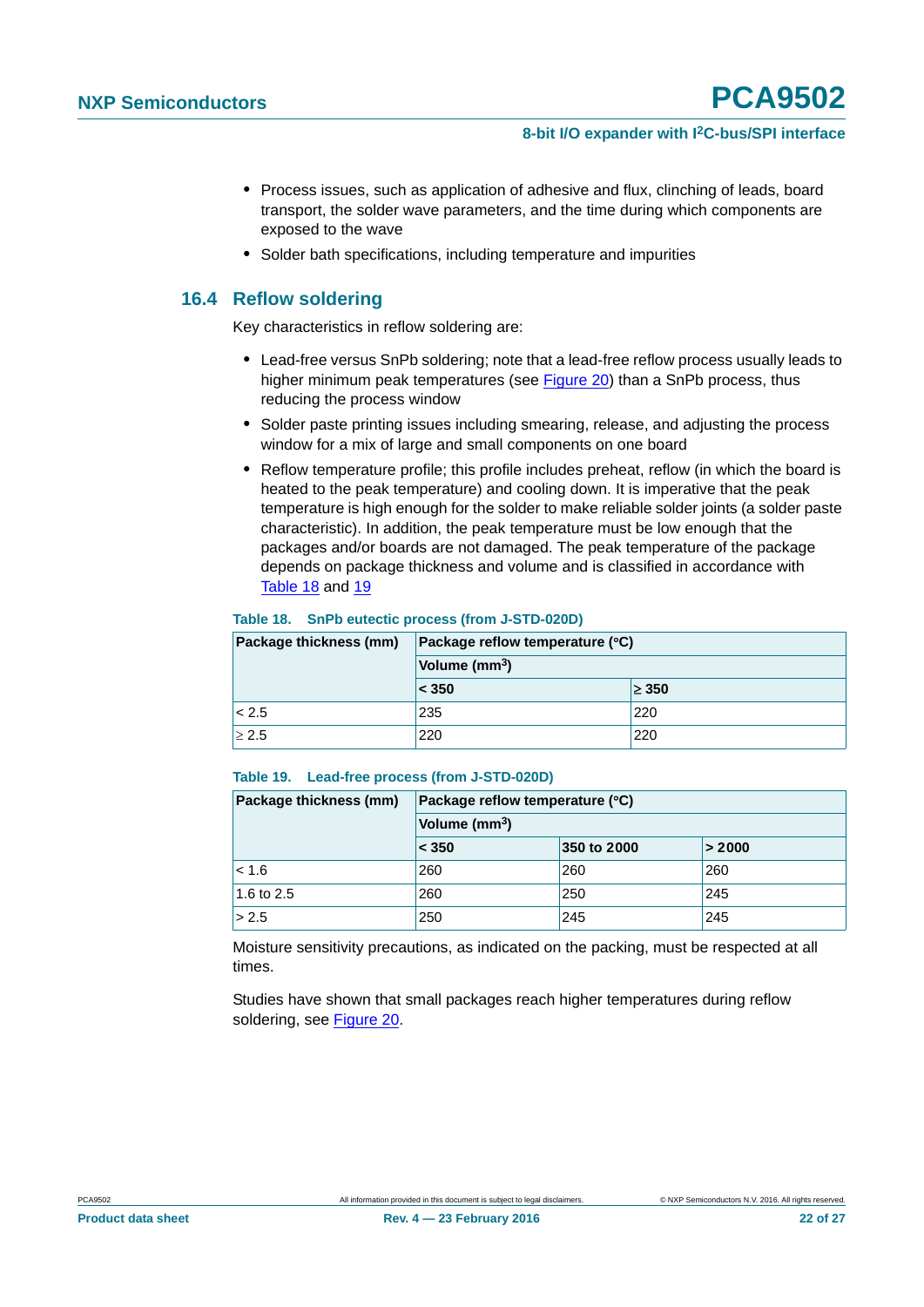#### **8-bit I/O expander with I2C-bus/SPI interface**



<span id="page-22-0"></span>For further information on temperature profiles, refer to Application Note *AN10365 "Surface mount reflow soldering description"*.

# <span id="page-22-1"></span>**17. Abbreviations**

| Acronym      | <b>Description</b>           |
|--------------|------------------------------|
| <b>GPIO</b>  | General Purpose Input/Output |
| $ I^2C$ -bus | Inter Integrated Circuit bus |
| I/O          | Input/Output                 |
| <b>LCD</b>   | Liquid Crystal Display       |
| POR          | Power-On Reset               |
| <b>SPI</b>   | Serial Peripheral Interface  |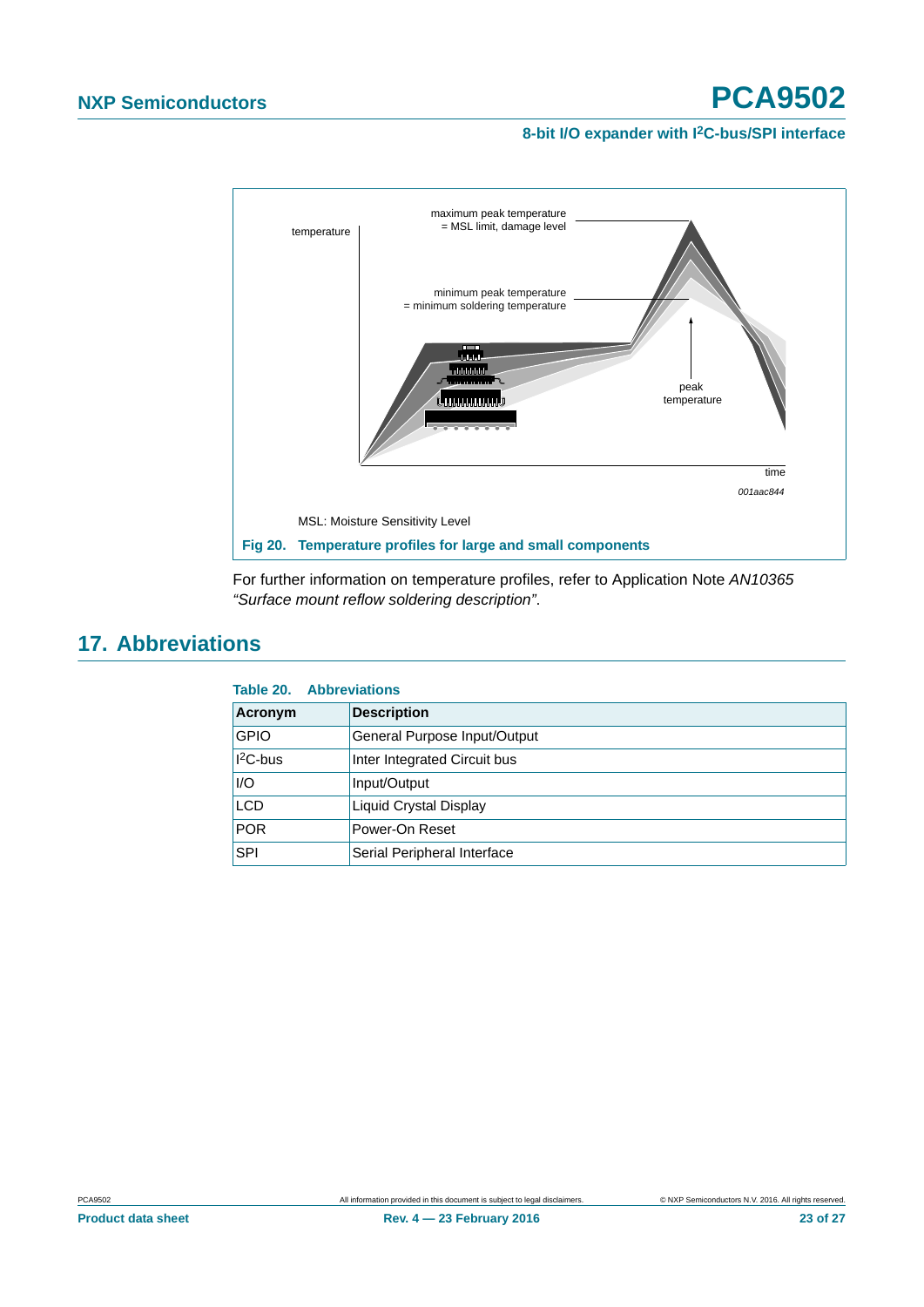# <span id="page-23-0"></span>**18. Revision history**

| Document ID    | Release date                                                                                                                                                                                                                                                                                                                                                                                                                                                                                                                                      | Data sheet status  | <b>Change notice</b> | <b>Supersedes</b> |  |  |
|----------------|---------------------------------------------------------------------------------------------------------------------------------------------------------------------------------------------------------------------------------------------------------------------------------------------------------------------------------------------------------------------------------------------------------------------------------------------------------------------------------------------------------------------------------------------------|--------------------|----------------------|-------------------|--|--|
| PCA9502 v.4    | 20160223                                                                                                                                                                                                                                                                                                                                                                                                                                                                                                                                          | Product data sheet |                      | PCA9502 v.3       |  |  |
| Modifications: | • Table 14 "Limiting values [1]", added ESD information                                                                                                                                                                                                                                                                                                                                                                                                                                                                                           |                    |                      |                   |  |  |
| PCA9502 v.3    | 20061013                                                                                                                                                                                                                                                                                                                                                                                                                                                                                                                                          | Product data sheet |                      | PCA9502 v.2       |  |  |
| Modifications: | • The format of this data sheet has been redesigned to comply with the new identity guidelines of<br>NXP Semiconductors.<br>Legal texts have been adapted to the new company name where appropriate.<br>Table 15 "Static characteristics", sub-section "Supplies":<br>$-$ l <sub>DD</sub> , supply current, operating; no load: changed maximum limit from 6.0 mA to 750 $\mu$ A for both<br>2.5 V and 3.3 V supply voltage ranges<br>$I_{DD}$ , supply current: added "static; no load" Conditions (max 600 $\mu$ A)<br>$\overline{\phantom{m}}$ |                    |                      |                   |  |  |
| PCA9502 v.2    | 20060803                                                                                                                                                                                                                                                                                                                                                                                                                                                                                                                                          | Product data sheet |                      | PCA9502 v.1       |  |  |
| PCA9502 v.1    | 20060707                                                                                                                                                                                                                                                                                                                                                                                                                                                                                                                                          | Product data sheet |                      |                   |  |  |

#### **Table 21. Revision history**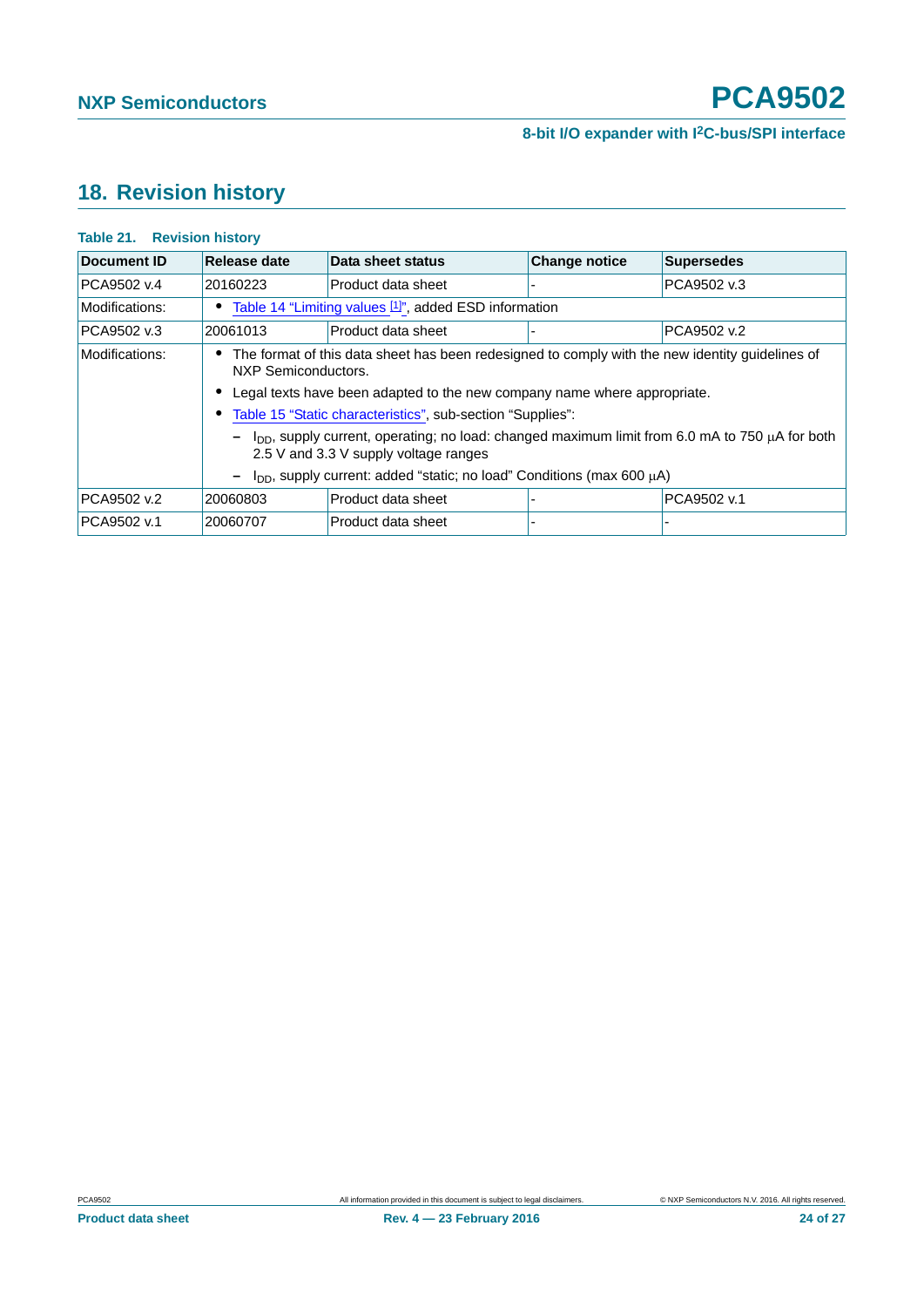# <span id="page-24-3"></span>**19. Legal information**

#### <span id="page-24-4"></span>**19.1 Data sheet status**

| Document status[1][2]          | <b>Product status</b> <sup>[3]</sup> | <b>Definition</b>                                                                     |
|--------------------------------|--------------------------------------|---------------------------------------------------------------------------------------|
| Objective [short] data sheet   | Development                          | This document contains data from the objective specification for product development. |
| Preliminary [short] data sheet | Qualification                        | This document contains data from the preliminary specification.                       |
| Product [short] data sheet     | Production                           | This document contains the product specification.                                     |

<span id="page-24-0"></span>[1] Please consult the most recently issued document before initiating or completing a design.

<span id="page-24-1"></span>[2] The term 'short data sheet' is explained in section "Definitions".

<span id="page-24-2"></span>[3] The product status of device(s) described in this document may have changed since this document was published and may differ in case of multiple devices. The latest product status<br>information is available on the Intern

#### <span id="page-24-5"></span>**19.2 Definitions**

**Draft —** The document is a draft version only. The content is still under internal review and subject to formal approval, which may result in modifications or additions. NXP Semiconductors does not give any representations or warranties as to the accuracy or completeness of information included herein and shall have no liability for the consequences of use of such information.

**Short data sheet —** A short data sheet is an extract from a full data sheet with the same product type number(s) and title. A short data sheet is intended for quick reference only and should not be relied upon to contain detailed and full information. For detailed and full information see the relevant full data sheet, which is available on request via the local NXP Semiconductors sales office. In case of any inconsistency or conflict with the short data sheet, the full data sheet shall prevail.

**Product specification —** The information and data provided in a Product data sheet shall define the specification of the product as agreed between NXP Semiconductors and its customer, unless NXP Semiconductors and customer have explicitly agreed otherwise in writing. In no event however, shall an agreement be valid in which the NXP Semiconductors product is deemed to offer functions and qualities beyond those described in the Product data sheet.

### <span id="page-24-6"></span>**19.3 Disclaimers**

**Limited warranty and liability —** Information in this document is believed to be accurate and reliable. However, NXP Semiconductors does not give any representations or warranties, expressed or implied, as to the accuracy or completeness of such information and shall have no liability for the consequences of use of such information. NXP Semiconductors takes no responsibility for the content in this document if provided by an information source outside of NXP Semiconductors.

In no event shall NXP Semiconductors be liable for any indirect, incidental, punitive, special or consequential damages (including - without limitation - lost profits, lost savings, business interruption, costs related to the removal or replacement of any products or rework charges) whether or not such damages are based on tort (including negligence), warranty, breach of contract or any other legal theory.

Notwithstanding any damages that customer might incur for any reason whatsoever, NXP Semiconductors' aggregate and cumulative liability towards customer for the products described herein shall be limited in accordance with the *Terms and conditions of commercial sale* of NXP Semiconductors.

**Right to make changes —** NXP Semiconductors reserves the right to make changes to information published in this document, including without limitation specifications and product descriptions, at any time and without notice. This document supersedes and replaces all information supplied prior to the publication hereof.

**Suitability for use —** NXP Semiconductors products are not designed, authorized or warranted to be suitable for use in life support, life-critical or safety-critical systems or equipment, nor in applications where failure or malfunction of an NXP Semiconductors product can reasonably be expected to result in personal injury, death or severe property or environmental damage. NXP Semiconductors and its suppliers accept no liability for inclusion and/or use of NXP Semiconductors products in such equipment or applications and therefore such inclusion and/or use is at the customer's own risk.

**Applications —** Applications that are described herein for any of these products are for illustrative purposes only. NXP Semiconductors makes no representation or warranty that such applications will be suitable for the specified use without further testing or modification.

Customers are responsible for the design and operation of their applications and products using NXP Semiconductors products, and NXP Semiconductors accepts no liability for any assistance with applications or customer product design. It is customer's sole responsibility to determine whether the NXP Semiconductors product is suitable and fit for the customer's applications and products planned, as well as for the planned application and use of customer's third party customer(s). Customers should provide appropriate design and operating safeguards to minimize the risks associated with their applications and products.

NXP Semiconductors does not accept any liability related to any default. damage, costs or problem which is based on any weakness or default in the customer's applications or products, or the application or use by customer's third party customer(s). Customer is responsible for doing all necessary testing for the customer's applications and products using NXP Semiconductors products in order to avoid a default of the applications and the products or of the application or use by customer's third party customer(s). NXP does not accept any liability in this respect.

**Limiting values —** Stress above one or more limiting values (as defined in the Absolute Maximum Ratings System of IEC 60134) will cause permanent damage to the device. Limiting values are stress ratings only and (proper) operation of the device at these or any other conditions above those given in the Recommended operating conditions section (if present) or the Characteristics sections of this document is not warranted. Constant or repeated exposure to limiting values will permanently and irreversibly affect the quality and reliability of the device.

**Terms and conditions of commercial sale —** NXP Semiconductors products are sold subject to the general terms and conditions of commercial sale, as published at<http://www.nxp.com/profile/terms>, unless otherwise agreed in a valid written individual agreement. In case an individual agreement is concluded only the terms and conditions of the respective agreement shall apply. NXP Semiconductors hereby expressly objects to applying the customer's general terms and conditions with regard to the purchase of NXP Semiconductors products by customer.

**No offer to sell or license —** Nothing in this document may be interpreted or construed as an offer to sell products that is open for acceptance or the grant, conveyance or implication of any license under any copyrights, patents or other industrial or intellectual property rights.

PCA9502 All information provided in this document is subject to legal disclaimers. © NXP Semiconductors N.V. 2016. All rights reserved.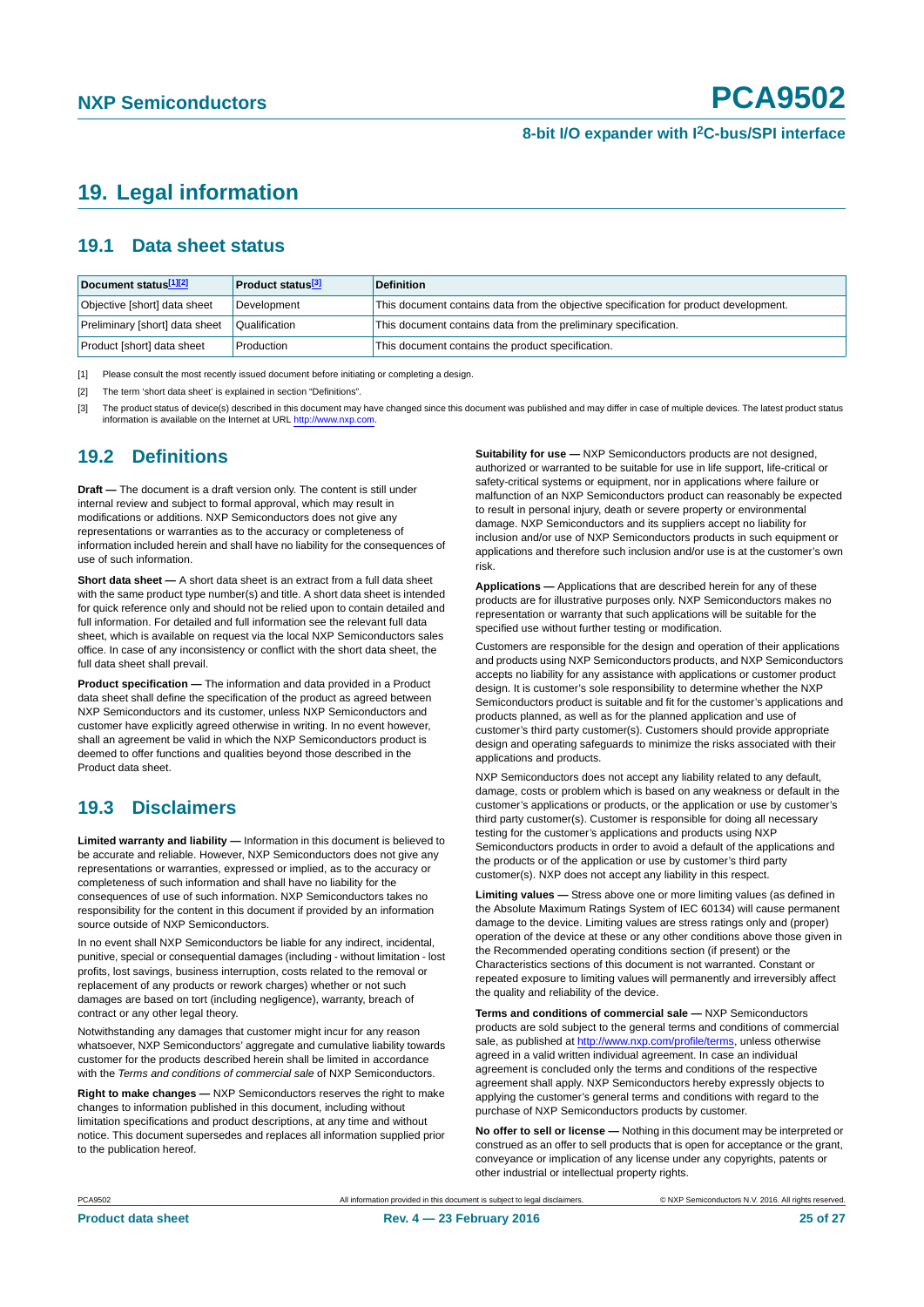**Export control —** This document as well as the item(s) described herein may be subject to export control regulations. Export might require a prior authorization from competent authorities.

**Non-automotive qualified products —** Unless this data sheet expressly states that this specific NXP Semiconductors product is automotive qualified, the product is not suitable for automotive use. It is neither qualified nor tested in accordance with automotive testing or application requirements. NXP Semiconductors accepts no liability for inclusion and/or use of non-automotive qualified products in automotive equipment or applications.

In the event that customer uses the product for design-in and use in automotive applications to automotive specifications and standards, customer (a) shall use the product without NXP Semiconductors' warranty of the product for such automotive applications, use and specifications, and (b) whenever customer uses the product for automotive applications beyond NXP Semiconductors' specifications such use shall be solely at customer's

# <span id="page-25-1"></span>**20. Contact information**

own risk, and (c) customer fully indemnifies NXP Semiconductors for any liability, damages or failed product claims resulting from customer design and use of the product for automotive applications beyond NXP Semiconductors' standard warranty and NXP Semiconductors' product specifications.

**Translations —** A non-English (translated) version of a document is for reference only. The English version shall prevail in case of any discrepancy between the translated and English versions.

### <span id="page-25-0"></span>**19.4 Trademarks**

Notice: All referenced brands, product names, service names and trademarks are the property of their respective owners.

**I 2C-bus —** logo is a trademark of NXP B.V.

For more information, please visit: **http://www.nxp.com**

For sales office addresses, please send an email to: **salesaddresses@nxp.com**